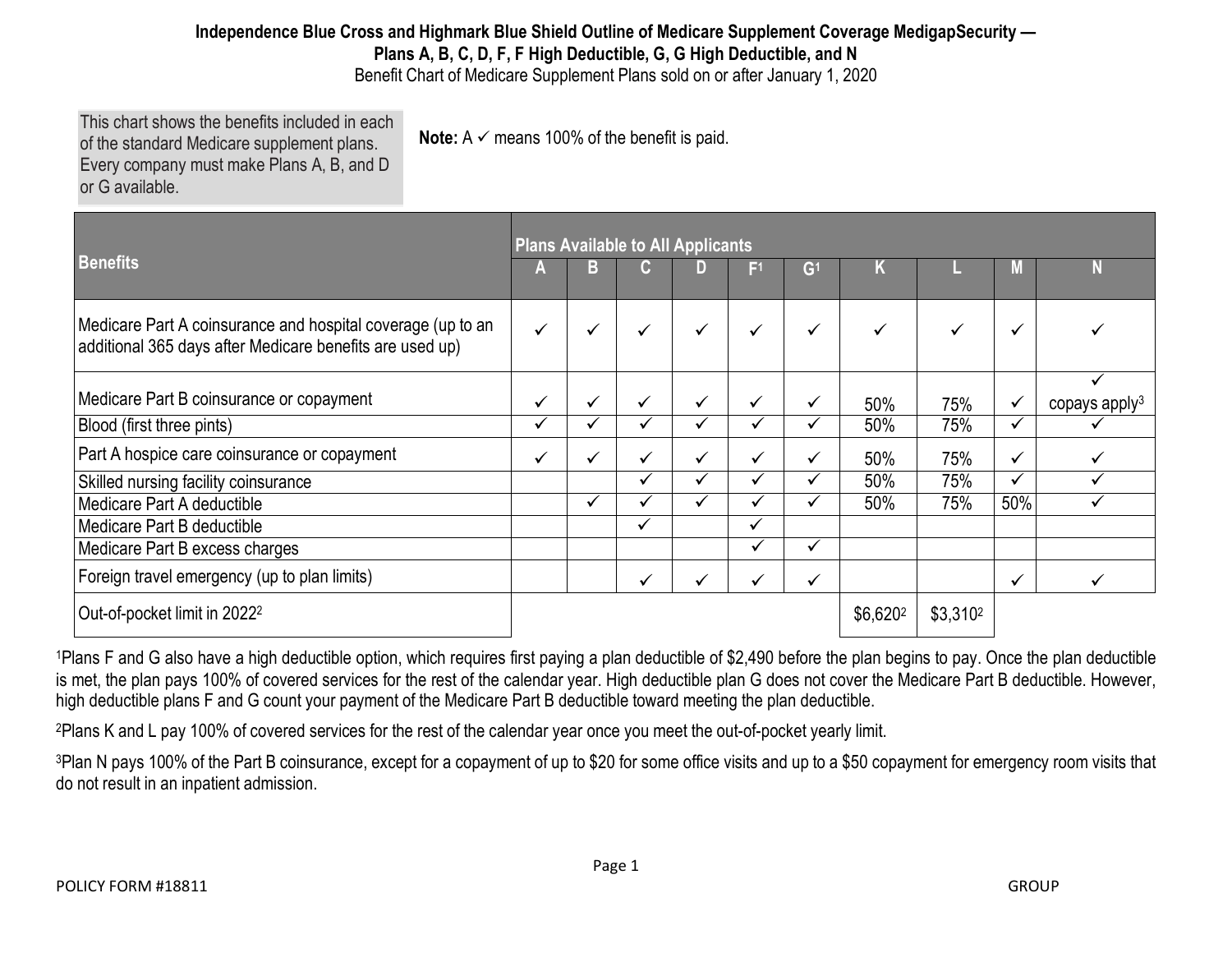#### **Independence Blue Cross/Highmark Blue Shield MedigapSecurity Premium Information**

Independence Blue Cross and Highmark Blue Shield can only raise your premium if we raise the premium for all policies like yours in our service area. We will not change your premium or cancel your policy because of poor health. These monthly rates are subject to change with the approval of the Pennsylvania Insurance Department.

|                                          | Blue Cross <sup>®</sup> | Blue Shield <sup>®</sup> | Total    |
|------------------------------------------|-------------------------|--------------------------|----------|
| MedigapSecurity - Plan A                 | \$47.90                 | \$117.05                 | \$164.95 |
| MedigapSecurity - Plan B                 | \$78.60                 | \$117.05                 | \$195.65 |
| MedigapSecurity - Plan C                 | \$88.90                 | \$127.70                 | \$216.60 |
| MedigapSecurity - Plan D                 | \$86.80                 | \$111.24                 | \$198.04 |
| MedigapSecurity - Plan F                 | \$89.00                 | \$127.75                 | \$216.75 |
| MedigapSecurity - Plan F High Deductible | \$53.70                 | \$55.30                  | \$109.00 |
| MedigapSecurity - Plan G                 | \$86.90                 | \$111.29                 | \$198.19 |
| MedigapSecurity - Plan G High Deductible | \$52.40                 | \$39.56                  | \$91.96  |
| MedigapSecurity - Plan N                 | \$87.00                 | \$94.30                  | \$181.30 |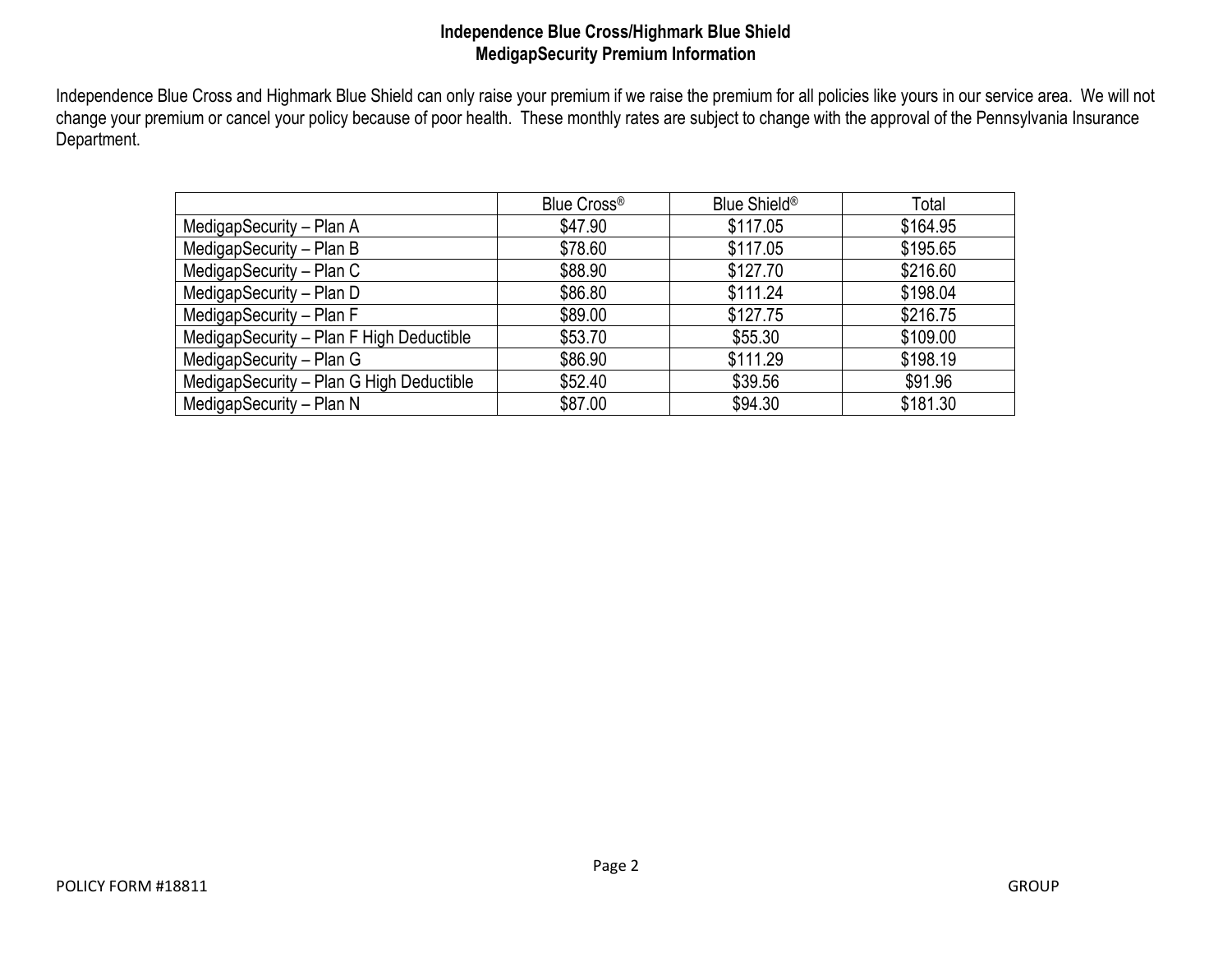#### **PREMIUM INFORMATION**

We, Independence Blue Cross and Highmark Blue Shield, can only raise your premium if we raise the premium for all policies like yours in the Commonwealth of Pennsylvania.

#### **DISCLOSURES**

Use this outline to compare benefits and premiums among policies.

### **READ YOUR POLICY VERY CAREFULLY**

This is only an outline describing your policy's most important features. The policy is your insurance contract. You must read the policy itself to understand all of the rights and duties of both you and your insurance company.

#### **RIGHT TO RETURN YOUR POLICY**

If you find that you are not satisfied with your policy, you may return it to Independence Blue Cross and Highmark Blue Shield, 1901 Market Street, Philadelphia, PA 19103-1520. If you send the policy back to us within 30 days after you receive it, we will treat the policy as if it had never been issued and return all of your payments.

### **POLICY REPLACEMENT**

If you are replacing another health insurance policy, do NOT cancel it until you have actually received your new policy and are sure you want to keep it.

#### **NOTICE**

This policy may not fully cover all of your medical costs. Independence Blue Cross and Highmark Blue Shield are not connected with Medicare. This *Outline of Coverage* does not give all the details of Medicare coverage. Contact your local Social Security Office or consult *Medicare and You* for more details.

#### **COMPLETE ANSWERS ARE VERY IMPORTANT**

Review the application carefully before you sign it. Be certain that all information has been properly recorded.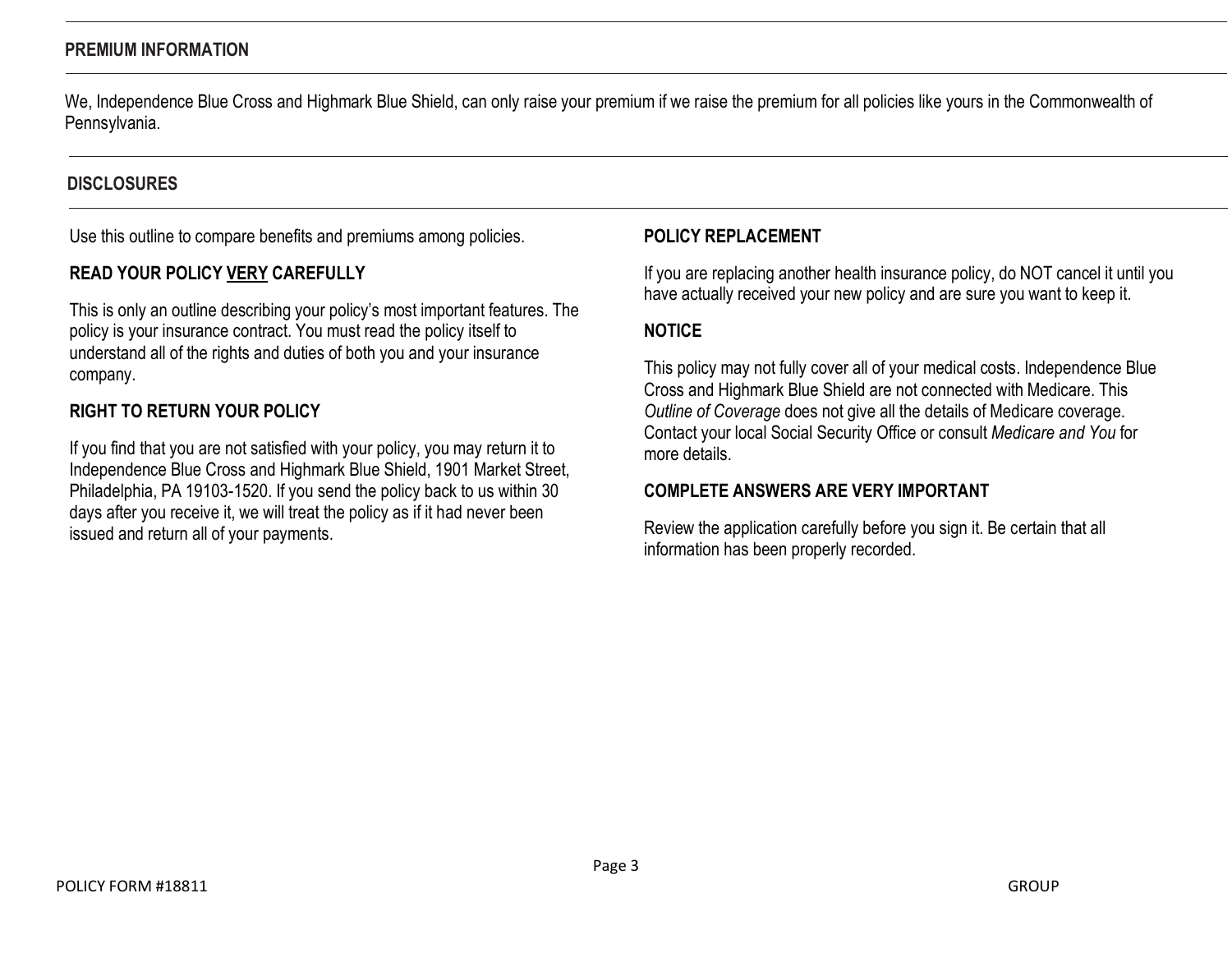# **MedigapSecurity — Plan A**

### **MEDICARE (PART A) — HOSPITAL SERVICES — PER BENEFIT PERIOD**

\* A benefit period begins on the first day you receive services as an inpatient in a hospital and ends after you have been out of the hospital and have not received skilled care in any other facility for 60 days in a row.

| <b>SERVICES</b>                                                   | <b>MEDICARE PAYS</b>           | <b>PLAN A PAYS</b>        | WITH PLAN A, YOU PAY        |
|-------------------------------------------------------------------|--------------------------------|---------------------------|-----------------------------|
| <b>HOSPITALIZATION*</b>                                           |                                |                           |                             |
| Semiprivate room and board, general nursing, and miscellaneous    |                                |                           |                             |
| services and supplies.                                            |                                |                           |                             |
| First 60 days                                                     | All but \$1,556                | \$0                       | \$1,556 (Part A deductible) |
| 61st through 90th day                                             | All but \$389 a day            | \$389 a day               | \$0                         |
| 91st day and after:                                               |                                |                           |                             |
| • While using 60 lifetime reserve days                            | All but \$778 a day            | \$778 a day               | \$0                         |
| • Once lifetime reserve days are used:                            |                                |                           |                             |
| Additional 365 days<br>$\circ$                                    | \$0                            | 100% of Medicare eligible | $$0**$                      |
|                                                                   |                                | expenses                  |                             |
| Beyond the additional 365 days<br>$\circ$                         | \$0                            | \$0                       | All costs                   |
| <b>SKILLED NURSING FACILITY CARE*</b>                             |                                |                           |                             |
| You must meet Medicare's requirements, including having been in a |                                |                           |                             |
| hospital for at least three days and entered a Medicare-approved  |                                |                           |                             |
| facility within 30 days after leaving the hospital.               |                                |                           |                             |
| First 20 days                                                     | All approved amounts           | \$0                       | \$0                         |
| 21st through 100th day                                            | All but \$194.50 a day         | \$0                       | Up to \$194.50 a day        |
| 101st day and after                                               | \$0                            | \$0                       | All costs                   |
| <b>BLOOD</b>                                                      |                                |                           |                             |
| First three pints                                                 | \$0                            | Three pints               | \$0                         |
| Additional amounts                                                | 100%                           | \$0                       | \$0                         |
| <b>HOSPICE CARE</b>                                               | All but very limited           | Medicare                  | \$0                         |
| You must meet Medicare's requirements, including a doctor's       | copayment/coinsurance for      | copayment/coinsurance     |                             |
| certification of terminal illness.                                | outpatient drugs and inpatient |                           |                             |
|                                                                   | respite care                   |                           |                             |

\*\*NOTICE: When your Medicare Part A hospital benefits are exhausted, the insurer stands in the place of Medicare and will pay whatever amount Medicare would have paid for up to an additional 365 days as provided in the policy's "Core Benefits." During this time, the hospital is prohibited from billing you for the balance based on any difference between its billed charges and the amount Medicare would have paid.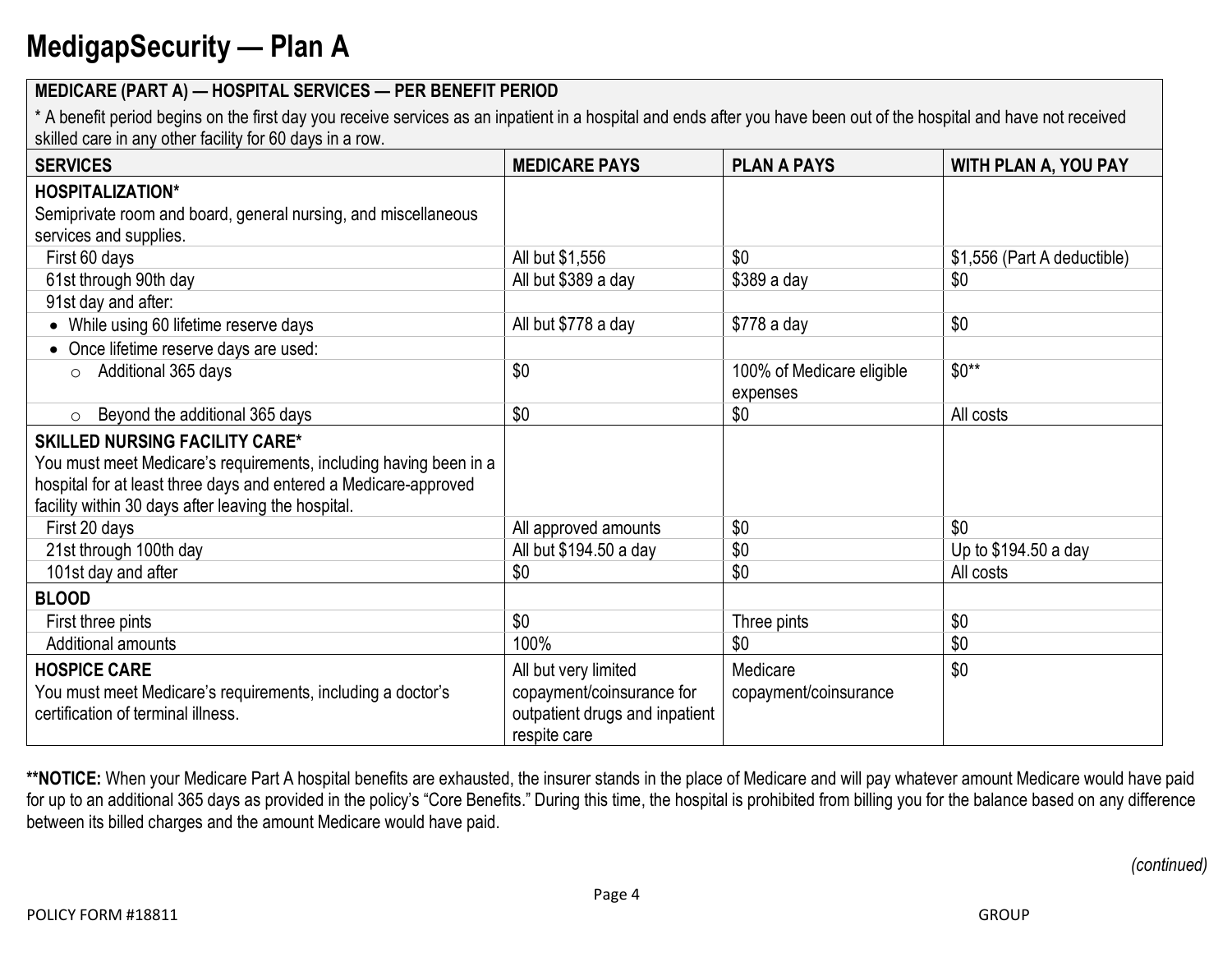## **MedigapSecurity — Plan A** *(continued)*

### **MEDICARE (PART B) — MEDICAL SERVICES — PER CALENDAR YEAR**

| <b>SERVICES</b>                                                                                                                                                                                                                                           | <b>MEDICARE PAYS</b>              | <b>PLAN A PAYS</b> | <b>WITH PLAN A, YOU PAY</b> |
|-----------------------------------------------------------------------------------------------------------------------------------------------------------------------------------------------------------------------------------------------------------|-----------------------------------|--------------------|-----------------------------|
| MEDICAL EXPENSES — IN OR OUT OF THE HOSPITAL AND<br><b>OUTPATIENT HOSPITAL TREATMENT, such as physician's</b><br>services, inpatient and outpatient medical and surgical services and<br>supplies, physical and speech therapy, diagnostic tests, durable |                                   |                    |                             |
| medical equipment.<br>First \$233 of Medicare-approved amounts†                                                                                                                                                                                           | \$0                               | \$0                | \$233 (Part B deductible)   |
| Remainder of Medicare-approved amounts                                                                                                                                                                                                                    | Generally 80%                     | Generally 20%      | \$0                         |
| Part B excess charges (above Medicare-approved amounts)                                                                                                                                                                                                   | \$0                               | \$0                | All costs                   |
| <b>BLOOD</b>                                                                                                                                                                                                                                              |                                   |                    |                             |
| First three pints                                                                                                                                                                                                                                         | \$0                               | All costs          | \$0                         |
| Next \$233 of Medicare-approved amounts†                                                                                                                                                                                                                  | \$0                               | \$0                | \$233 (Part B deductible)   |
| Remainder of Medicare-approved amounts                                                                                                                                                                                                                    | 80%                               | 20%                | \$0                         |
| <b>CLINICAL LABORATORY SERVICES — TESTS FOR</b><br><b>DIAGNOSTIC SERVICES</b>                                                                                                                                                                             | 100%                              | \$0                | \$0                         |
|                                                                                                                                                                                                                                                           | <b>MEDICARE (PARTS A &amp; B)</b> |                    |                             |
| <b>SERVICES</b>                                                                                                                                                                                                                                           | <b>MEDICARE PAYS</b>              | <b>PLAN A PAYS</b> | <b>WITH PLAN A, YOU PAY</b> |
| <b>HOME HEALTH CARE — MEDICARE-APPROVED SERVICES</b>                                                                                                                                                                                                      |                                   |                    |                             |
| Medically necessary skilled care services and medical supplies                                                                                                                                                                                            | 100%                              | \$0                | \$0                         |
| Durable medical equipment                                                                                                                                                                                                                                 |                                   |                    |                             |
| First \$233 of Medicare-approved amounts†<br>$\bullet$                                                                                                                                                                                                    | \$0                               | \$0                | \$233 (Part B deductible)   |
| Remainder of Medicare-approved amounts<br>$\bullet$                                                                                                                                                                                                       | 80%                               | 20%                | \$0                         |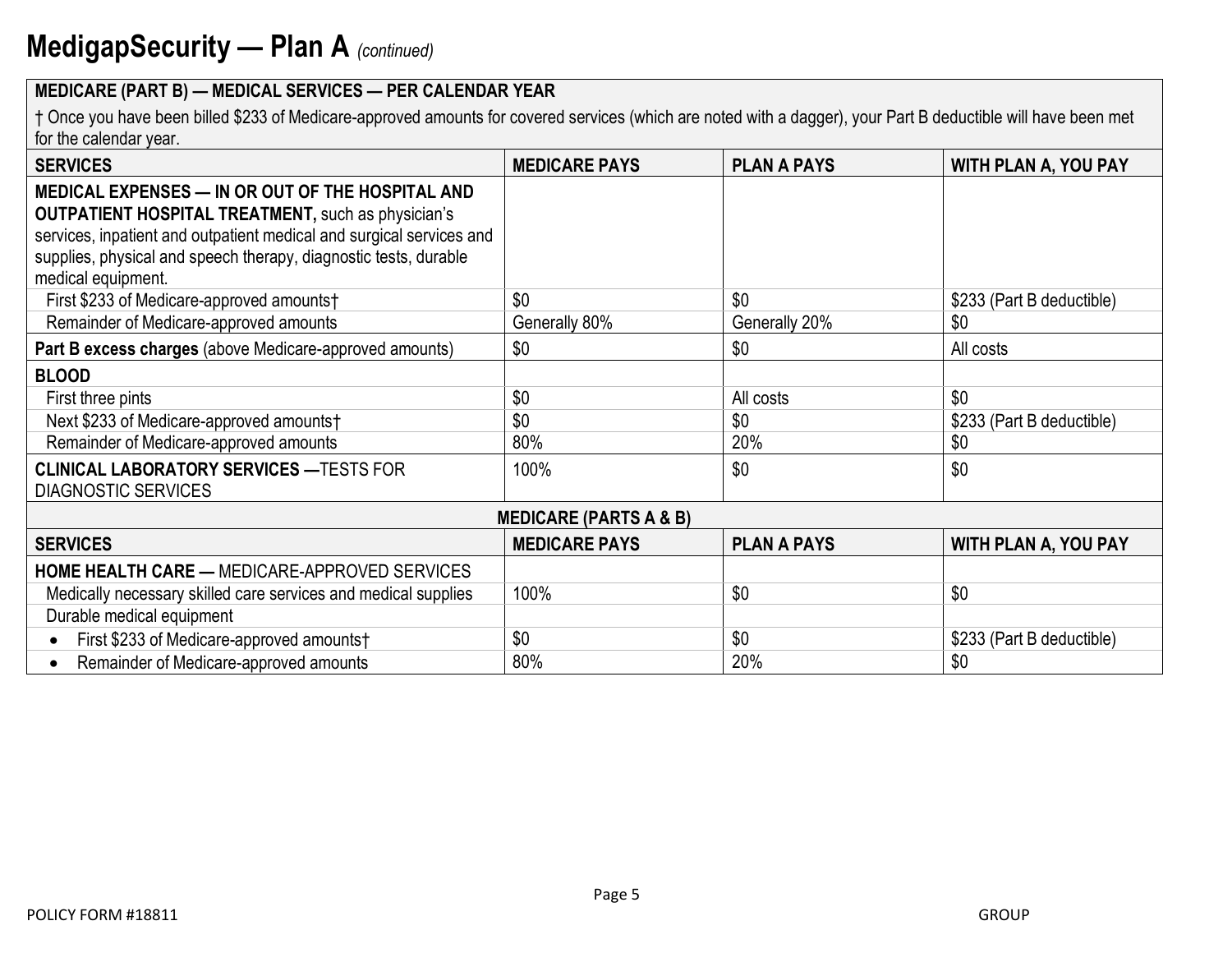# **MedigapSecurity — Plan B**

#### **MEDICARE (PART A) — HOSPITAL SERVICES — PER BENEFIT PERIOD**

\* A benefit period begins on the first day you receive services as an inpatient in a hospital and ends after you have been out of the hospital and have not received skilled care in any other facility for 60 days in a row.

| <b>SERVICES</b>                                                   | <b>MEDICARE PAYS</b>           | <b>PLAN B PAYS</b>          | <b>WITH PLAN B, YOU PAY</b> |
|-------------------------------------------------------------------|--------------------------------|-----------------------------|-----------------------------|
| <b>HOSPITALIZATION*</b>                                           |                                |                             |                             |
| Semiprivate room and board, general nursing, and miscellaneous    |                                |                             |                             |
| services and supplies.                                            |                                |                             |                             |
| First 60 days                                                     | All but \$1,556                | \$1,556 (Part A deductible) | \$0                         |
| 61st through 90th day                                             | All but \$389 a day            | $$389a$ day                 | \$0                         |
| 91st day and after:                                               |                                |                             |                             |
| • While using 60 lifetime reserve days                            | All but \$778 a day            | \$778 a day                 | \$0                         |
| • Once lifetime reserve days are used:                            |                                |                             |                             |
| Additional 365 days<br>$\circ$                                    | \$0                            | 100% of Medicare eligible   | $$0**$                      |
|                                                                   |                                | expenses                    |                             |
| Beyond the additional 365 days<br>$\circ$                         | \$0                            | \$0                         | All costs                   |
| <b>SKILLED NURSING FACILITY CARE*</b>                             |                                |                             |                             |
| You must meet Medicare's requirements, including having been in a |                                |                             |                             |
| hospital for at least three days and entered a Medicare-approved  |                                |                             |                             |
| facility within 30 days after leaving the hospital.               |                                |                             |                             |
| First 20 days                                                     | All approved amounts           | \$0                         | \$0                         |
| 21st through 100th day                                            | All but \$194.50 a day         | \$0                         | Up to \$194.50 a day        |
| 101st day and after                                               | \$0                            | \$0                         | All costs                   |
| <b>BLOOD</b>                                                      |                                |                             |                             |
| First three pints                                                 | \$0                            | Three pints                 | \$0                         |
| Additional amounts                                                | 100%                           | \$0                         | \$0                         |
| <b>HOSPICE CARE</b>                                               | All but very limited           | Medicare                    | \$0                         |
| You must meet Medicare's requirements, including a doctor's       | copayment/coinsurance for      | copayment/coinsurance       |                             |
| certification of terminal illness.                                | outpatient drugs and inpatient |                             |                             |
|                                                                   | respite care                   |                             |                             |

\*\*NOTICE: When your Medicare Part A hospital benefits are exhausted, the insurer stands in the place of Medicare and will pay whatever amount Medicare would have paid for up to an additional 365 days as provided in the policy's "Core Benefits." During this time, the hospital is prohibited from billing you for the balance based on any difference between its billed charges and the amount Medicare would have paid.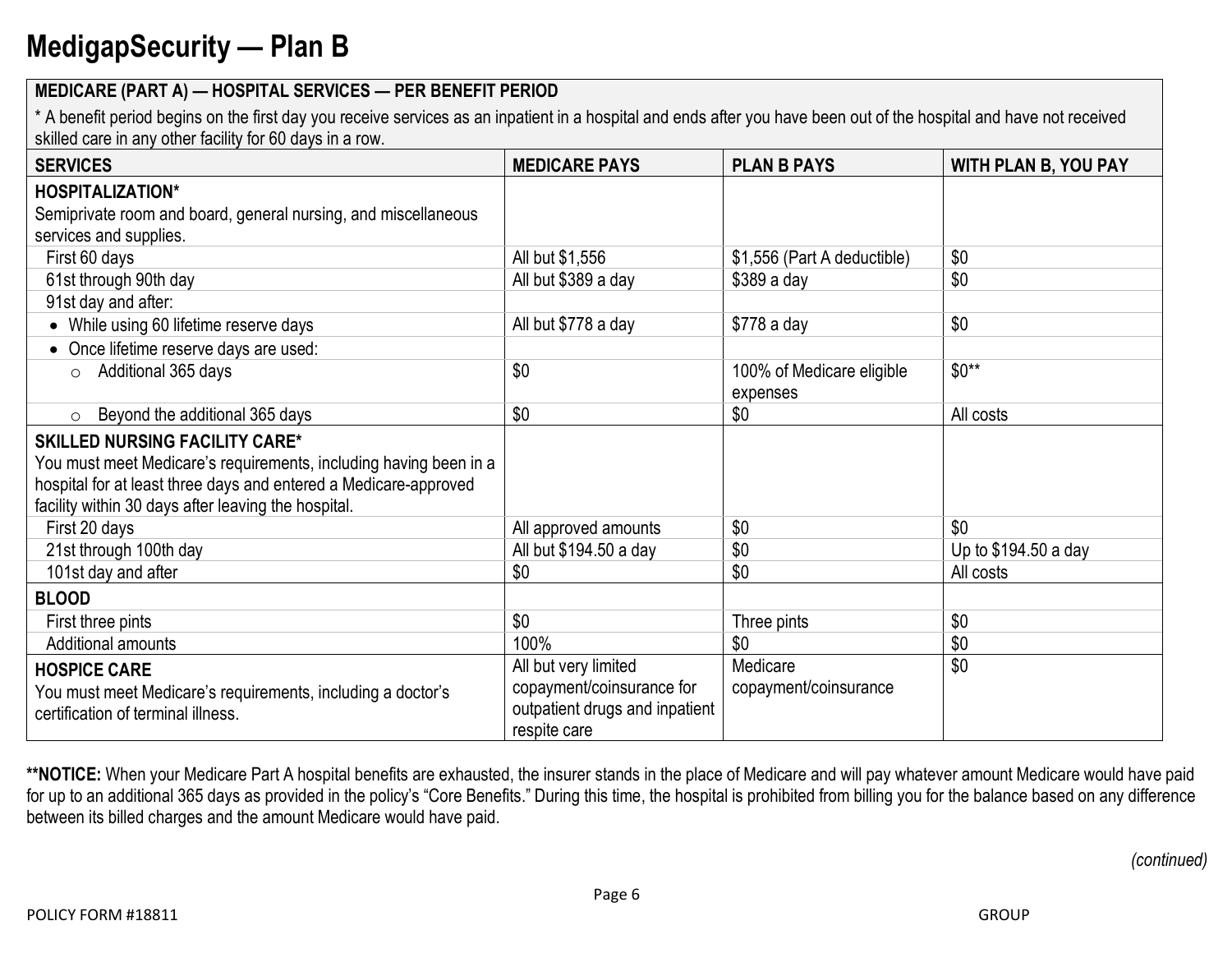## **MedigapSecurity — Plan B** *(continued)*

### **MEDICARE (PART B) — MEDICAL SERVICES — PER CALENDAR YEAR**

| <b>SERVICES</b>                                                                                                                   | <b>MEDICARE PAYS</b>              | <b>PLAN B PAYS</b> | <b>WITH PLAN B, YOU PAY</b> |
|-----------------------------------------------------------------------------------------------------------------------------------|-----------------------------------|--------------------|-----------------------------|
| MEDICAL EXPENSES — IN OR OUT OF THE HOSPITAL AND                                                                                  |                                   |                    |                             |
| <b>OUTPATIENT HOSPITAL TREATMENT, such as physician's</b><br>services, inpatient and outpatient medical and surgical services and |                                   |                    |                             |
| supplies, physical and speech therapy, diagnostic tests, durable                                                                  |                                   |                    |                             |
| medical equipment.                                                                                                                |                                   |                    |                             |
| First \$233 of Medicare-approved amounts†                                                                                         | \$0                               | \$0                | \$233 (Part B deductible)   |
| Remainder of Medicare-approved amounts                                                                                            | Generally 80%                     | Generally 20%      | \$0                         |
| Part B excess charges (above Medicare-approved amounts)                                                                           | \$0                               | \$0                | All costs                   |
| <b>BLOOD</b>                                                                                                                      |                                   |                    |                             |
| First three pints                                                                                                                 | \$0                               | All costs          | \$0                         |
| Next \$233 of Medicare-approved amounts†                                                                                          | \$0                               | \$0                | \$233 (Part B deductible)   |
| Remainder of Medicare-approved amounts                                                                                            | 80%                               | 20%                | \$0                         |
| <b>CLINICAL LABORATORY SERVICES — TESTS FOR</b>                                                                                   | 100%                              | \$0                | \$0                         |
| <b>DIAGNOSTIC SERVICES</b>                                                                                                        |                                   |                    |                             |
|                                                                                                                                   | <b>MEDICARE (PARTS A &amp; B)</b> |                    |                             |
| <b>SERVICES</b>                                                                                                                   | <b>MEDICARE PAYS</b>              | <b>PLAN B PAYS</b> | <b>WITH PLAN B, YOU PAY</b> |
| <b>HOME HEALTH CARE — MEDICARE-APPROVED SERVICES</b>                                                                              |                                   |                    |                             |
| Medically necessary skilled care services and medical supplies                                                                    | 100%                              | \$0                | \$0                         |
| Durable medical equipment                                                                                                         |                                   |                    |                             |
| First \$233 of Medicare-approved amounts†<br>$\bullet$                                                                            | \$0                               | \$0                | \$233 (Part B deductible)   |
| Remainder of Medicare-approved amounts<br>$\bullet$                                                                               | 80%                               | 20%                | \$0                         |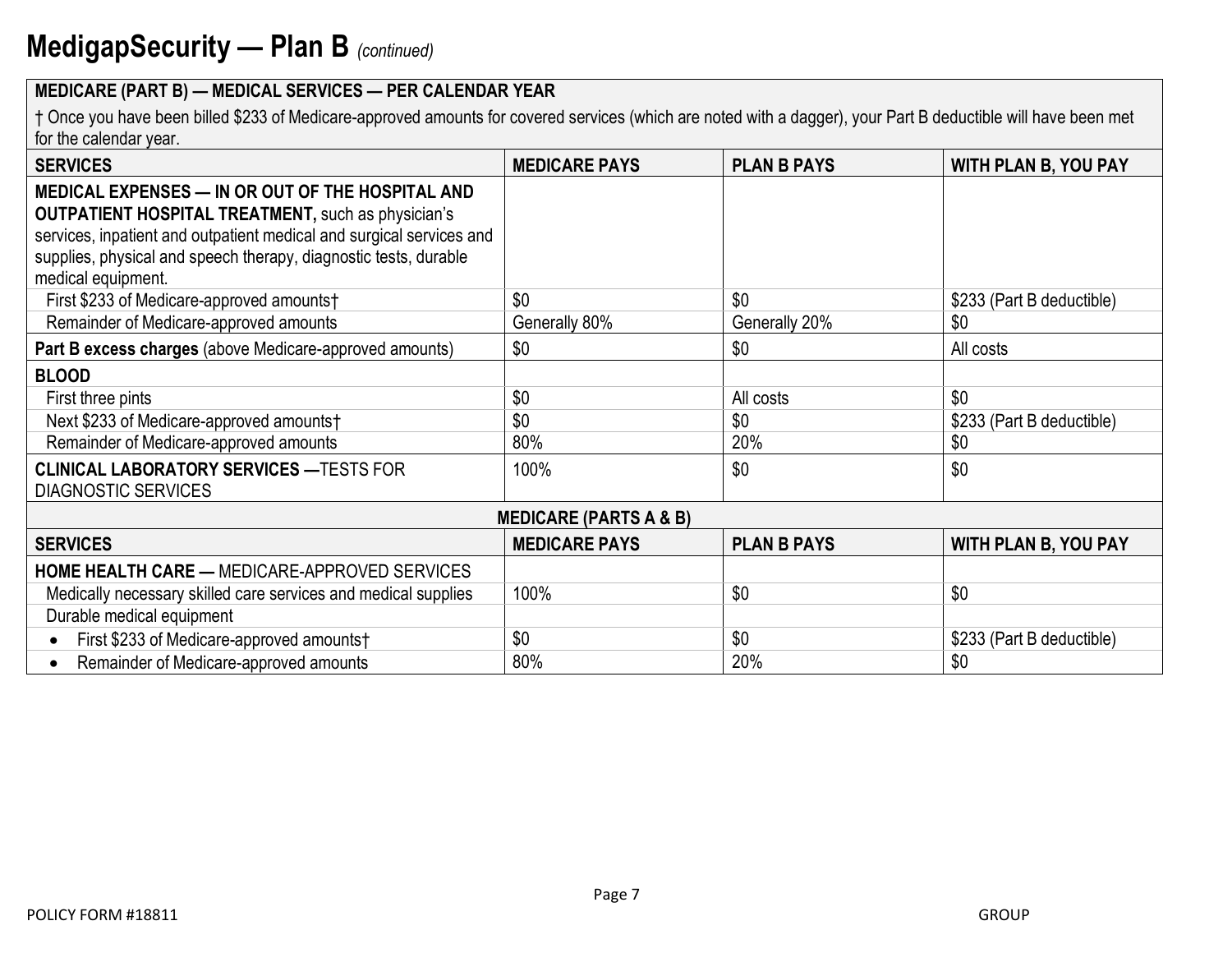# **MedigapSecurity — Plan C**

#### **MEDICARE (PART A) — HOSPITAL SERVICES — PER BENEFIT PERIOD**

\* A benefit period begins on the first day you receive services as an inpatient in a hospital and ends after you have been out of the hospital and have not received skilled care in any other facility for 60 days in a row.

| <b>SERVICES</b>                                                   | <b>MEDICARE PAYS</b>           | <b>PLAN C PAYS</b>          | <b>WITH PLAN C, YOU PAY</b> |
|-------------------------------------------------------------------|--------------------------------|-----------------------------|-----------------------------|
| <b>HOSPITALIZATION*</b>                                           |                                |                             |                             |
| Semiprivate room and board, general nursing, and miscellaneous    |                                |                             |                             |
| services and supplies.                                            |                                |                             |                             |
| First 60 days                                                     | All but \$1,556                | \$1,556 (Part A deductible) | \$0                         |
| 61st through 90th day                                             | All but \$389 a day            | $$389a$ day                 | \$0                         |
| 91st day and after:                                               |                                |                             |                             |
| • While using 60 lifetime reserve days                            | All but \$778 a day            | \$778 a day                 | \$0                         |
| • Once lifetime reserve days are used:                            |                                |                             |                             |
| Additional 365 days<br>$\circ$                                    | \$0                            | 100% of Medicare eligible   | $$0**$                      |
|                                                                   |                                | expenses                    |                             |
| Beyond the additional 365 days<br>$\circ$                         | \$0                            | \$0                         | All costs                   |
| <b>SKILLED NURSING FACILITY CARE*</b>                             |                                |                             |                             |
| You must meet Medicare's requirements, including having been in a |                                |                             |                             |
| hospital for at least three days and entered a Medicare-approved  |                                |                             |                             |
| facility within 30 days after leaving the hospital.               |                                |                             |                             |
| First 20 days                                                     | All approved amounts           | \$0                         | \$0                         |
| 21st through 100th day                                            | All but \$194.50 a day         | Up to \$194.50 a day        | \$0                         |
| 101st day and after                                               | \$0                            | \$0                         | All costs                   |
| <b>BLOOD</b>                                                      |                                |                             |                             |
| First three pints                                                 | \$0                            | Three pints                 | \$0                         |
| Additional amounts                                                | 100%                           | \$0                         | \$0                         |
| <b>HOSPICE CARE</b>                                               | All but very limited           | Medicare                    | \$0                         |
| You must meet Medicare's requirements, including a doctor's       | copayment/coinsurance for      | copayment/coinsurance       |                             |
| certification of terminal illness.                                | outpatient drugs and inpatient |                             |                             |
|                                                                   | respite care                   |                             |                             |

\*\*NOTICE: When your Medicare Part A hospital benefits are exhausted, the insurer stands in the place of Medicare and will pay whatever amount Medicare would have paid for up to an additional 365 days as provided in the policy's "Core Benefits." During this time, the hospital is prohibited from billing you for the balance based on any difference between its billed charges and the amount Medicare would have paid.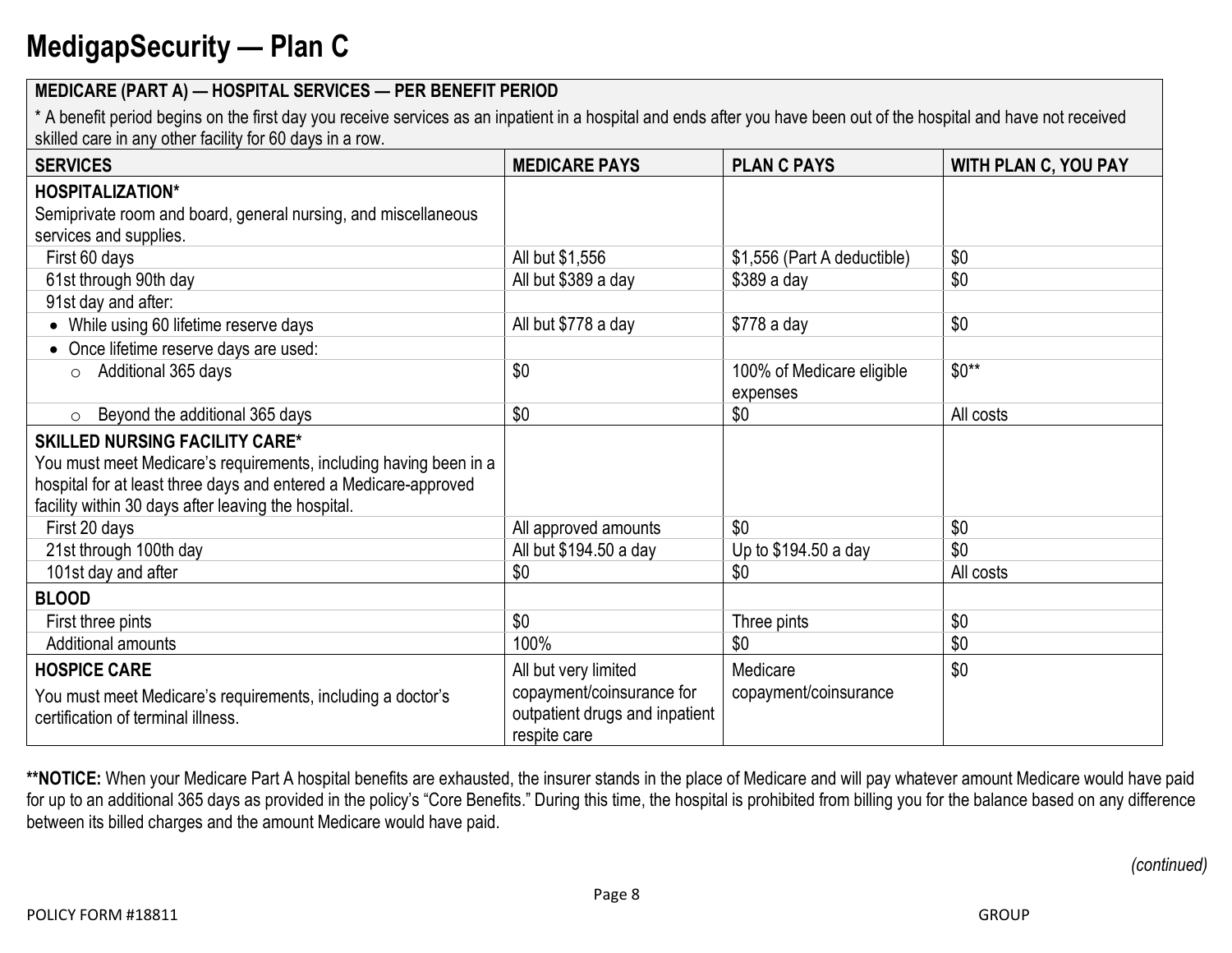## **MedigapSecurity — Plan C** *(continued)*

## **MEDICARE (PART B) — MEDICAL SERVICES — PER CALENDAR YEAR**

| <b>SERVICES</b>                                                      | <b>MEDICARE PAYS</b>                     | <b>PLAN C PAYS</b>        | <b>WITH PLAN C, YOU PAY</b> |
|----------------------------------------------------------------------|------------------------------------------|---------------------------|-----------------------------|
| MEDICAL EXPENSES - IN OR OUT OF THE HOSPITAL AND                     |                                          |                           |                             |
| <b>OUTPATIENT HOSPITAL TREATMENT, such as physician's</b>            |                                          |                           |                             |
| services, inpatient and outpatient medical and surgical services and |                                          |                           |                             |
| supplies, physical and speech therapy, diagnostic tests, durable     |                                          |                           |                             |
| medical equipment.                                                   |                                          |                           |                             |
| First \$233 of Medicare-approved amounts†                            | \$0                                      | \$233 (Part B deductible) | \$0                         |
| Remainder of Medicare-approved amounts                               | Generally 80%                            | Generally 20%             | \$0                         |
| Part B excess charges (above Medicare-approved amounts)              | \$0                                      | \$0                       | All costs                   |
| <b>BLOOD</b>                                                         |                                          |                           |                             |
| First three pints                                                    | \$0                                      | All costs                 | \$0                         |
| Next \$233 of Medicare-approved amounts†                             | \$0                                      | \$233 (Part B deductible) | \$0                         |
| Remainder of Medicare-approved amounts                               | 80%                                      | 20%                       | \$0                         |
| <b>CLINICAL LABORATORY SERVICES - TESTS FOR</b>                      | 100%                                     | \$0                       | \$0                         |
| <b>DIAGNOSTIC SERVICES</b>                                           |                                          |                           |                             |
|                                                                      | <b>MEDICARE (PARTS A &amp; B)</b>        |                           |                             |
| <b>SERVICES</b>                                                      | <b>MEDICARE PAYS</b>                     | <b>PLAN C PAYS</b>        | <b>WITH PLAN C, YOU PAY</b> |
| <b>HOME HEALTH CARE - MEDICARE-APPROVED SERVICES</b>                 |                                          |                           |                             |
| Medically necessary skilled care services and medical supplies       | 100%                                     | \$0                       | \$0                         |
| Durable medical equipment                                            |                                          |                           |                             |
| First \$233 of Medicare-approved amounts†<br>$\bullet$               | \$0                                      | \$233 (Part B deductible) | \$0                         |
| Remainder of Medicare-approved amounts<br>$\bullet$                  | 80%                                      | 20%                       | \$0                         |
|                                                                      | OTHER BENEFITS - NOT COVERED BY MEDICARE |                           |                             |
| <b>SERVICES</b>                                                      | <b>MEDICARE PAYS</b>                     | <b>PLAN C PAYS</b>        | <b>WITH PLAN C, YOU PAY</b> |
| <b>FOREIGN TRAVEL - NOT COVERED BY MEDICARE</b>                      |                                          |                           |                             |
| Medically necessary emergency care services beginning during the     |                                          |                           |                             |
| first 60 days of each trip outside the USA                           |                                          |                           |                             |
| First \$250 each calendar year                                       | \$0                                      | \$0                       | \$250                       |
| Remainder of charges                                                 | \$0                                      | 80% to a lifetime maximum | 20% and amounts over the    |
|                                                                      |                                          | benefit of \$50,000       | \$50,000 lifetime maximum   |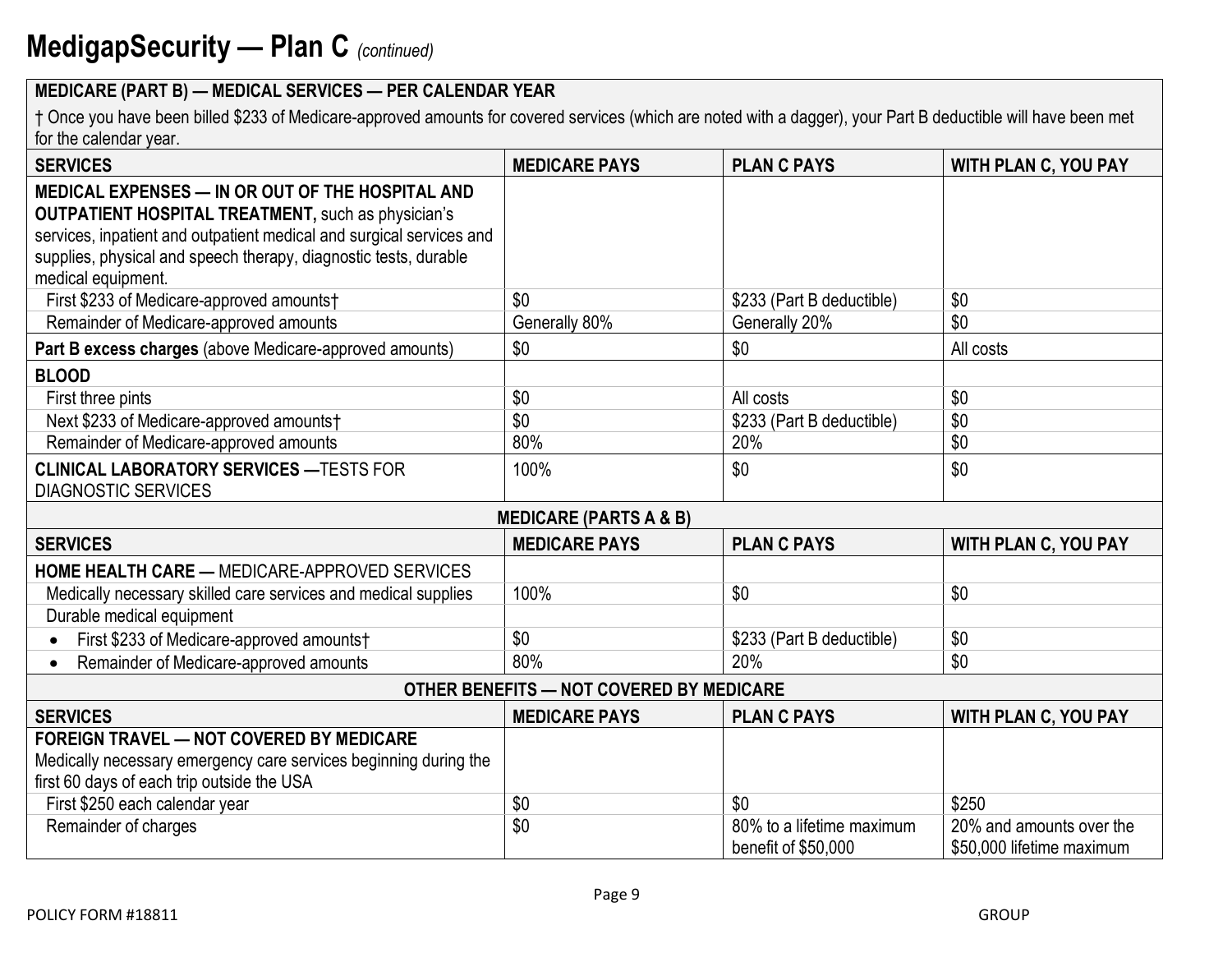## **MedigapSecurity — Plan D**

### **MEDICARE (PART A) — HOSPITAL SERVICES — PER BENEFIT PERIOD**

\* A benefit period begins on the first day you receive services as an inpatient in a hospital and ends after you have been out of the hospital and have not received skilled care in any other facility for 60 days in a row.

| <b>SERVICES</b>                                                                                   | <b>MEDICARE PAYS</b>                                                     | <b>PLAND PAYS</b>              | WITH PLAN D, YOU PAY |
|---------------------------------------------------------------------------------------------------|--------------------------------------------------------------------------|--------------------------------|----------------------|
| <b>HOSPITALIZATION*</b>                                                                           |                                                                          |                                |                      |
| Semiprivate room and board, general nursing, and miscellaneous                                    |                                                                          |                                |                      |
| services and supplies.                                                                            |                                                                          |                                |                      |
| First 60 days                                                                                     | All but \$1,556                                                          | \$1,556 (Part A<br>deductible) | \$0                  |
| 61st through 90th day                                                                             | All but \$389 a day                                                      | $$389a$ day                    | \$0                  |
| 91st day and after:                                                                               |                                                                          |                                |                      |
| While using 60 lifetime reserve days                                                              | All but \$778 a day                                                      | \$778 a day                    | \$0                  |
| Once lifetime reserve days are used:                                                              |                                                                          |                                |                      |
| Additional 365 days<br>$\circ$                                                                    | \$0                                                                      | 100% of Medicare               | $$0**$               |
|                                                                                                   |                                                                          | eligible expenses              |                      |
| Beyond the additional 365 days<br>$\circ$                                                         | \$0                                                                      | \$0                            | All costs            |
| <b>SKILLED NURSING FACILITY CARE*</b>                                                             |                                                                          |                                |                      |
| You must meet Medicare's requirements, including having been                                      |                                                                          |                                |                      |
| in a hospital for at least three days and entered a Medicare-                                     |                                                                          |                                |                      |
| approved facility within 30 days after leaving the hospital.                                      |                                                                          |                                |                      |
| First 20 days                                                                                     | All approved amounts                                                     | \$0                            | \$0                  |
| 21st through 100th day                                                                            | All but \$194.50 a day                                                   | Up to \$194.50 a day           | \$0                  |
| 101st day and after                                                                               | \$0                                                                      | \$0                            | All costs            |
| <b>BLOOD</b>                                                                                      |                                                                          |                                |                      |
| First three pints                                                                                 | \$0                                                                      | Three pints                    | \$0                  |
| Additional amounts                                                                                | 100%                                                                     | \$0                            | \$0                  |
| <b>HOSPICE CARE</b>                                                                               | All but very limited                                                     | Medicare                       | \$0                  |
| You must meet Medicare's requirements, including a doctor's<br>certification of terminal illness. | copayment/coinsurance for outpatient<br>drugs and inpatient respite care | copayment/coinsurance          |                      |

\*\*NOTICE: When your Medicare Part A hospital benefits are exhausted, the insurer stands in the place of Medicare and will pay whatever amount Medicare would have paid for up to an additional 365 days as provided in the policy's "Core Benefits." During this time, the hospital is prohibited from billing you for the balance based on any difference between its billed charges and the amount Medicare would have paid.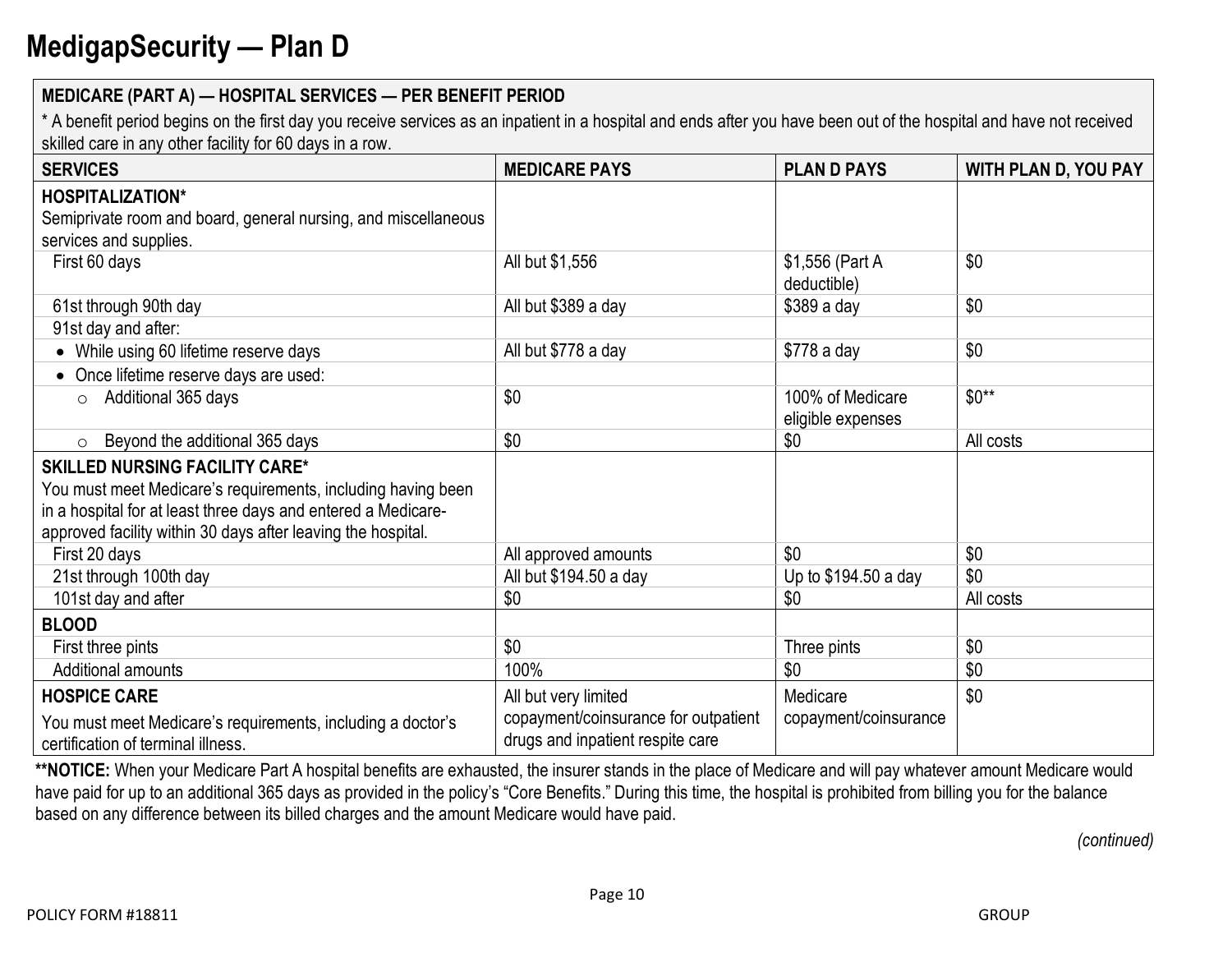## **MedigapSecurity — Plan D** *(continued)*

## **MEDICARE (PART B) — MEDICAL SERVICES — PER CALENDAR YEAR**

| <b>SERVICES</b>                                                                                                                                                                                                                                                              | <b>MEDICARE PAYS</b>                     | <b>PLAND PAYS</b>                                   | <b>WITH PLAN D, YOU PAY</b>                           |
|------------------------------------------------------------------------------------------------------------------------------------------------------------------------------------------------------------------------------------------------------------------------------|------------------------------------------|-----------------------------------------------------|-------------------------------------------------------|
| MEDICAL EXPENSES - IN OR OUT OF THE HOSPITAL AND<br><b>OUTPATIENT HOSPITAL TREATMENT, such as physician's services,</b><br>inpatient and outpatient medical and surgical services and supplies, physical<br>and speech therapy, diagnostic tests, durable medical equipment. |                                          |                                                     |                                                       |
| First \$233 of Medicare-approved amounts†                                                                                                                                                                                                                                    | \$0                                      | \$0                                                 | \$233 (Part B deductible)                             |
| Remainder of Medicare-approved amounts                                                                                                                                                                                                                                       | Generally 80%                            | Generally 20%                                       | \$0                                                   |
| Part B excess charges (above Medicare-approved amounts)                                                                                                                                                                                                                      | \$0                                      | \$0                                                 | All costs                                             |
| <b>BLOOD</b>                                                                                                                                                                                                                                                                 |                                          |                                                     |                                                       |
| First three pints                                                                                                                                                                                                                                                            | \$0                                      | All costs                                           | \$0                                                   |
| Next \$233 of Medicare-approved amounts†                                                                                                                                                                                                                                     | \$0                                      | \$0                                                 | \$233 (Part B deductible)                             |
| Remainder of Medicare-approved amounts                                                                                                                                                                                                                                       | 80%                                      | 20%                                                 | \$0                                                   |
| <b>CLINICAL LABORATORY SERVICES - TESTS FOR DIAGNOSTIC</b><br><b>SERVICES</b>                                                                                                                                                                                                | 100%                                     | \$0                                                 | \$0                                                   |
|                                                                                                                                                                                                                                                                              | <b>MEDICARE (PARTS A &amp; B)</b>        |                                                     |                                                       |
| <b>SERVICES</b>                                                                                                                                                                                                                                                              | <b>MEDICARE PAYS</b>                     | <b>PLAND PAYS</b>                                   | <b>WITH PLAN D, YOU PAY</b>                           |
| HOME HEALTH CARE - MEDICARE-APPROVED SERVICES                                                                                                                                                                                                                                |                                          |                                                     |                                                       |
| Medically necessary skilled care services and medical supplies                                                                                                                                                                                                               | 100%                                     | \$0                                                 | \$0                                                   |
| Durable medical equipment                                                                                                                                                                                                                                                    |                                          |                                                     |                                                       |
| First \$233 of Medicare-approved amounts†                                                                                                                                                                                                                                    | \$0                                      | \$0                                                 | \$233 (Part B deductible)                             |
| Remainder of Medicare-approved amounts                                                                                                                                                                                                                                       | 80%                                      | 20%                                                 | \$0                                                   |
|                                                                                                                                                                                                                                                                              | OTHER BENEFITS - NOT COVERED BY MEDICARE |                                                     |                                                       |
| <b>SERVICES</b>                                                                                                                                                                                                                                                              | <b>MEDICARE PAYS</b>                     | <b>PLAND PAYS</b>                                   | WITH PLAN D, YOU PAY                                  |
| <b>FOREIGN TRAVEL - NOT COVERED BY MEDICARE</b><br>Medically necessary emergency care services beginning during the first 60<br>days of each trip outside the USA                                                                                                            |                                          |                                                     |                                                       |
| First \$250 each calendar year                                                                                                                                                                                                                                               | \$0                                      | \$0                                                 | \$250                                                 |
| Remainder of charges                                                                                                                                                                                                                                                         | \$0                                      | 80% to a lifetime<br>maximum benefit of<br>\$50,000 | 20% and amounts over the<br>\$50,000 lifetime maximum |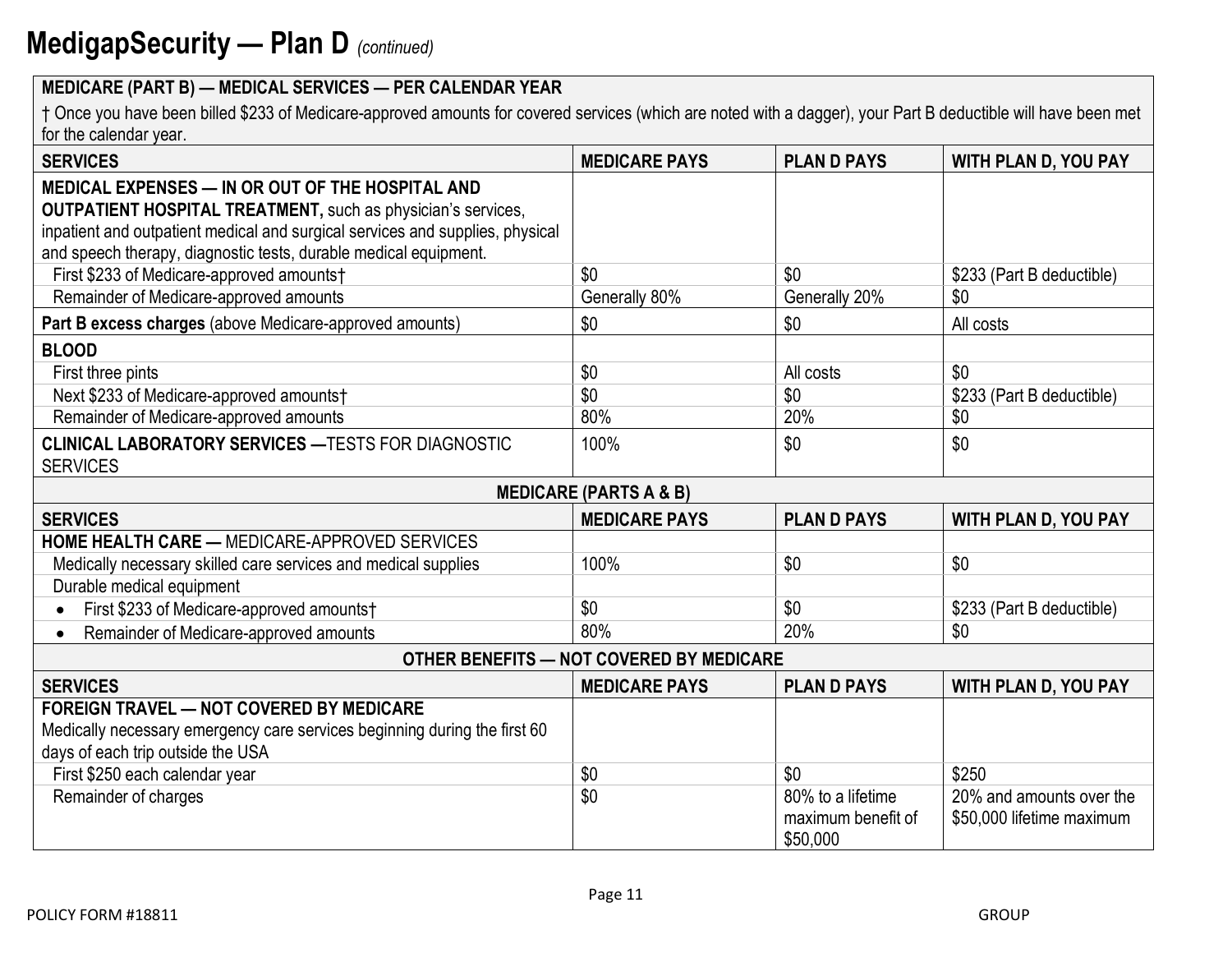## **MedigapSecurity — Plan F**

#### **MEDICARE (PART A) — HOSPITAL SERVICES — PER BENEFIT PERIOD**

\* A benefit period begins on the first day you receive services as an inpatient in a hospital and ends after you have been out of the hospital and have not received skilled care in any other facility for 60 days in a row.

| <b>SERVICES</b>                                                   | <b>MEDICARE PAYS</b>           | <b>PLAN F PAYS</b>          | WITH PLAN F, YOU PAY |
|-------------------------------------------------------------------|--------------------------------|-----------------------------|----------------------|
| <b>HOSPITALIZATION*</b>                                           |                                |                             |                      |
| Semiprivate room and board, general nursing, and miscellaneous    |                                |                             |                      |
| services and supplies.                                            |                                |                             |                      |
| First 60 days                                                     | All but \$1,556                | \$1,556 (Part A deductible) | \$0                  |
| 61st through 90th day                                             | All but \$389 a day            | $$389a$ day                 | \$0                  |
| 91st day and after:                                               |                                |                             |                      |
| • While using 60 lifetime reserve days                            | All but \$778 a day            | $$778a$ day                 | \$0                  |
| • Once lifetime reserve days are used:                            |                                |                             |                      |
| $\circ$ Additional 365 days                                       | \$0                            | 100% of Medicare eligible   | $$0**$$              |
|                                                                   |                                | expenses                    |                      |
| Beyond the additional 365 days<br>$\circ$                         | \$0                            | \$0                         | All costs            |
| <b>SKILLED NURSING FACILITY CARE*</b>                             |                                |                             |                      |
| You must meet Medicare's requirements, including having been in a |                                |                             |                      |
| hospital for at least three days and entered a Medicare-approved  |                                |                             |                      |
| facility within 30 days after leaving the hospital.               |                                |                             |                      |
| First 20 days                                                     | All approved amounts           | \$0                         | \$0                  |
| 21st through 100th day                                            | All but \$194.50 a day         | Up to \$194.50 a day        | \$0                  |
| 101st day and after                                               | \$0                            | \$0                         | All costs            |
| <b>BLOOD</b>                                                      |                                |                             |                      |
| First three pints                                                 | \$0                            | Three pints                 | \$0                  |
| Additional amounts                                                | 100%                           | \$0                         | \$0                  |
| <b>HOSPICE CARE</b>                                               | All but very limited           | Medicare                    | \$0                  |
| You must meet Medicare's requirements, including a doctor's       | copayment/coinsurance for      | copayment/coinsurance       |                      |
| certification of terminal illness.                                | outpatient drugs and inpatient |                             |                      |
|                                                                   | respite care                   |                             |                      |

\*\*NOTICE: When your Medicare Part A hospital benefits are exhausted, the insurer stands in the place of Medicare and will pay whatever amount Medicare would have paid for up to an additional 365 days as provided in the policy's "Core Benefits." During this time, the hospital is prohibited from billing you for the balance based on any difference between its billed charges and the amount Medicare would have paid.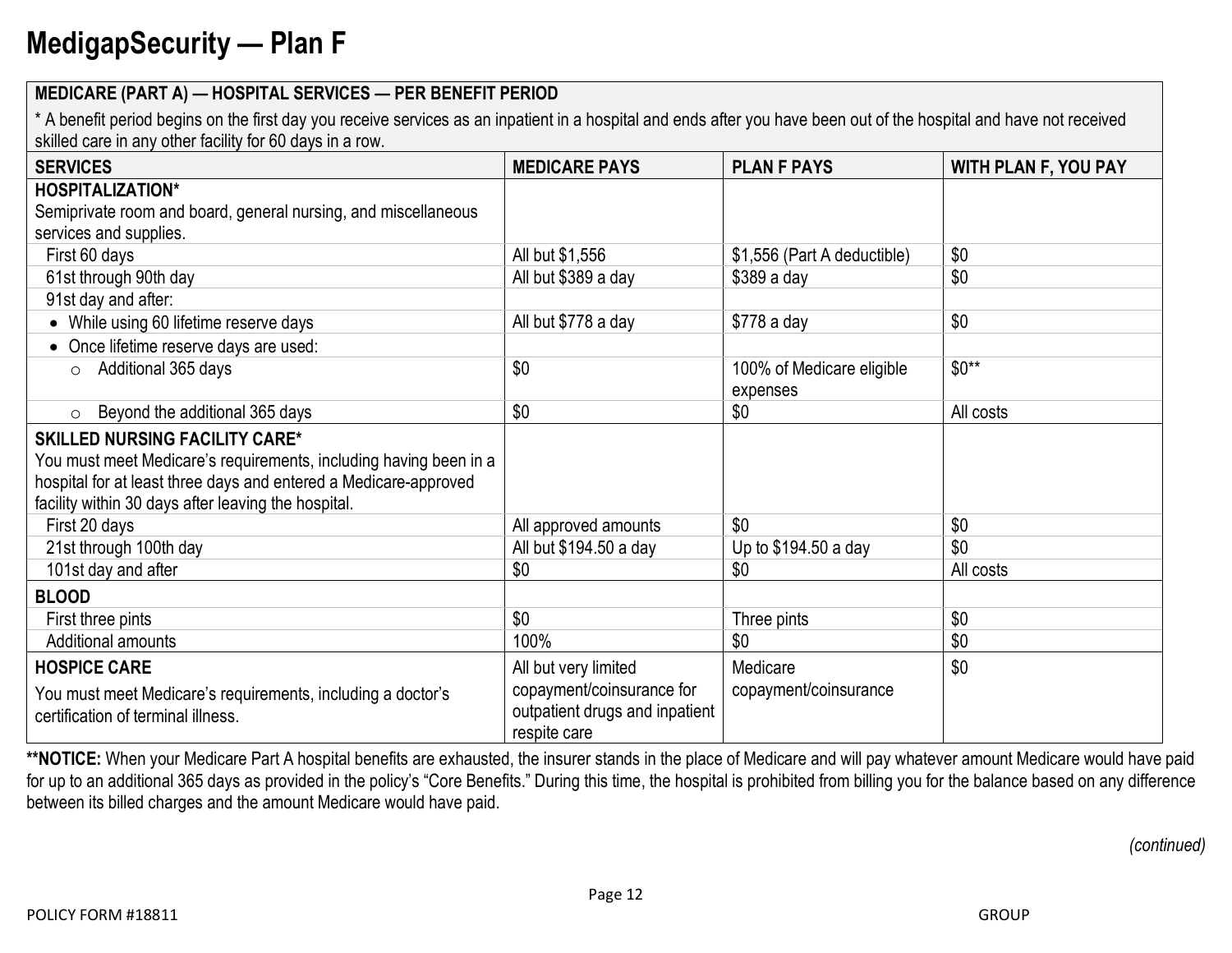### **MEDICARE (PART B) — MEDICAL SERVICES — PER CALENDAR YEAR**

| <b>SERVICES</b>                                                                                                                                                                                                                                                                 | <b>MEDICARE PAYS</b>              | <b>PLAN F PAYS</b>                               | <b>WITH PLAN F, YOU PAY</b>                           |  |  |
|---------------------------------------------------------------------------------------------------------------------------------------------------------------------------------------------------------------------------------------------------------------------------------|-----------------------------------|--------------------------------------------------|-------------------------------------------------------|--|--|
| MEDICAL EXPENSES - IN OR OUT OF THE HOSPITAL AND<br><b>OUTPATIENT HOSPITAL TREATMENT, such as physician's</b><br>services, inpatient and outpatient medical and surgical services and<br>supplies, physical and speech therapy, diagnostic tests, durable<br>medical equipment. |                                   |                                                  |                                                       |  |  |
| First \$233 of Medicare-approved amounts†                                                                                                                                                                                                                                       | \$0                               | \$233 (Part B deductible)                        | \$0                                                   |  |  |
| Remainder of Medicare-approved amounts                                                                                                                                                                                                                                          | Generally 80%                     | Generally 20%                                    | \$0                                                   |  |  |
| Part B excess charges (above Medicare-approved amounts)                                                                                                                                                                                                                         | \$0                               | 100%                                             | \$0                                                   |  |  |
| <b>BLOOD</b>                                                                                                                                                                                                                                                                    |                                   |                                                  |                                                       |  |  |
| First three pints                                                                                                                                                                                                                                                               | \$0                               | All costs                                        | \$0                                                   |  |  |
| Next \$233 of Medicare-approved amounts†                                                                                                                                                                                                                                        | $\overline{50}$                   | \$233 (Part B deductible)                        | $\overline{30}$                                       |  |  |
| Remainder of Medicare-approved amounts                                                                                                                                                                                                                                          | 80%                               | 20%                                              | \$0                                                   |  |  |
| <b>CLINICAL LABORATORY SERVICES - TESTS FOR</b><br><b>DIAGNOSTIC SERVICES</b>                                                                                                                                                                                                   | 100%                              | \$0                                              | \$0                                                   |  |  |
|                                                                                                                                                                                                                                                                                 | <b>MEDICARE (PARTS A &amp; B)</b> |                                                  |                                                       |  |  |
| <b>SERVICES</b>                                                                                                                                                                                                                                                                 | <b>MEDICARE PAYS</b>              | <b>PLAN F PAYS</b>                               | WITH PLAN F, YOU PAY                                  |  |  |
| <b>HOME HEALTH CARE - MEDICARE-APPROVED SERVICES</b>                                                                                                                                                                                                                            |                                   |                                                  |                                                       |  |  |
| Medically necessary skilled care services and medical supplies                                                                                                                                                                                                                  | 100%                              | \$0                                              | \$0                                                   |  |  |
| Durable medical equipment                                                                                                                                                                                                                                                       |                                   |                                                  |                                                       |  |  |
| First \$233 of Medicare-approved amounts†<br>$\bullet$                                                                                                                                                                                                                          | \$0                               | \$233 (Part B deductible)                        | \$0                                                   |  |  |
| Remainder of Medicare-approved amounts<br>$\bullet$                                                                                                                                                                                                                             | 80%                               | 20%                                              | \$0                                                   |  |  |
| OTHER BENEFITS - NOT COVERED BY MEDICARE                                                                                                                                                                                                                                        |                                   |                                                  |                                                       |  |  |
| <b>SERVICES</b>                                                                                                                                                                                                                                                                 | <b>MEDICARE PAYS</b>              | <b>PLAN F PAYS</b>                               | <b>WITH PLAN F, YOU PAY</b>                           |  |  |
| <b>FOREIGN TRAVEL - NOT COVERED BY MEDICARE</b><br>Medically necessary emergency care services beginning during the<br>first 60 days of each trip outside the USA                                                                                                               |                                   |                                                  |                                                       |  |  |
| First \$250 each calendar year                                                                                                                                                                                                                                                  | \$0                               | \$0                                              | \$250                                                 |  |  |
| Remainder of charges                                                                                                                                                                                                                                                            | \$0                               | 80% to a lifetime maximum<br>benefit of \$50,000 | 20% and amounts over the<br>\$50,000 lifetime maximum |  |  |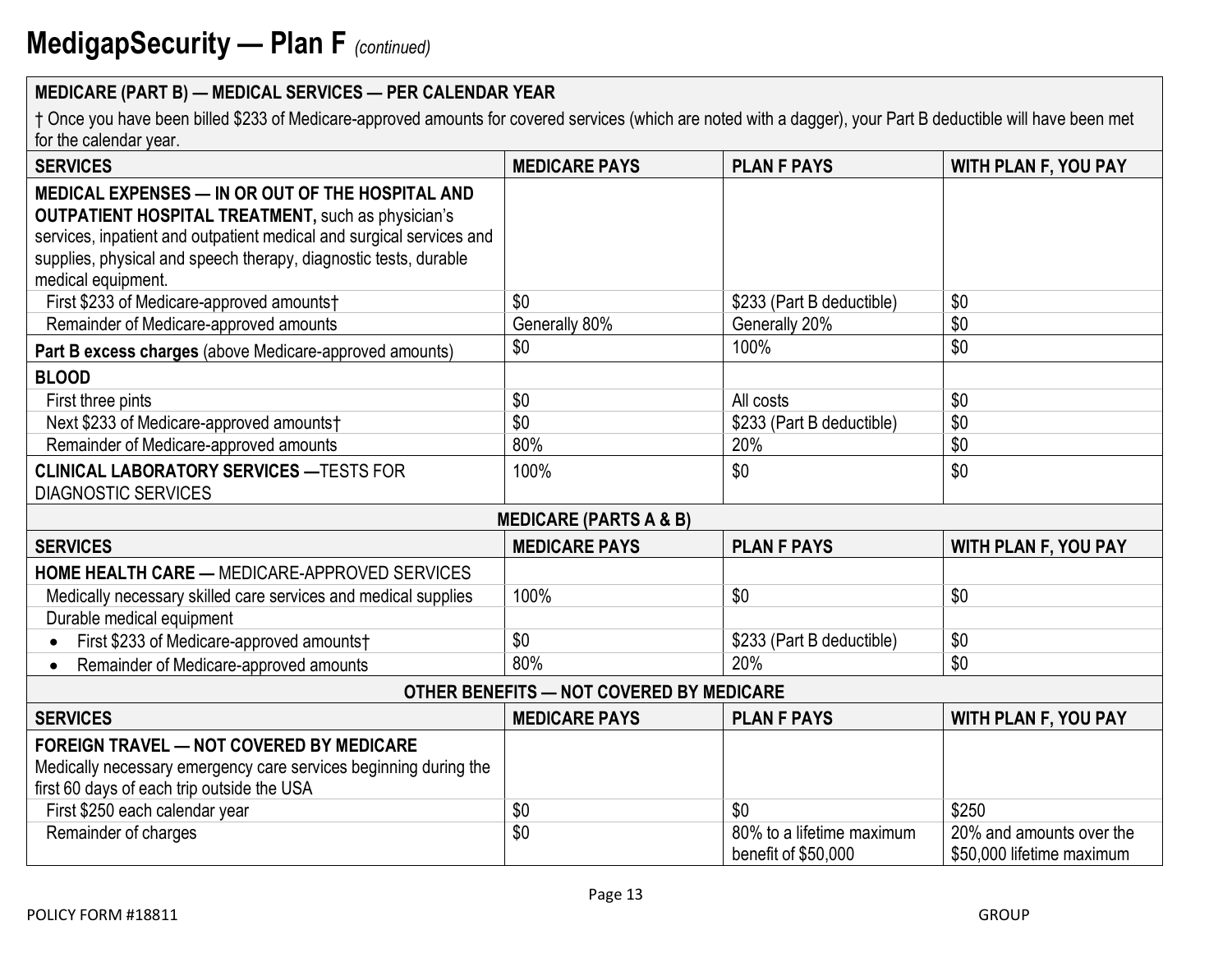# **MedigapSecurity — Plan F HIGH DEDUCTIBLE**

**MEDICARE (PART A) — HOSPITAL SERVICES — PER BENEFIT PERIOD**

#### skilled care in any other facility for 60 days in a row. ‡This high deductible plan pays the same benefits as Plan F after one has paid a calendar year \$2,490 deductible. Benefits from the high deductible Plan F will not begin until out-of-pocket expenses are \$2,490. Out-of-pocket expenses for this deductible are expenses that would ordinarily be paid by the policy. This includes the Medicare deductibles for Part A and Part B, but does not include the plan's separate foreign travel emergency deductible. SERVICES **AFTER YOU PAY \$2,490 DEDUCTIBLE‡, PLAN F PAYS IN ADDITION TO \$2,490 DEDUCTIBLE‡, YOU PAY HOSPITALIZATION\*** Semiprivate room and board, general nursing, and miscellaneous services and supplies. First 60 days **All but \$1,556 1** S1,556 **1** S1,556 **1** S1,556 (Part A deductible) \$0  $61$ <sup>st</sup> through 90<sup>th</sup> day  $\vert$  \$0 91<sup>st</sup> day and after: • While using 60 lifetime reserve days a state of all but \$778 a day state  $\vert$  \$778 a day  $\vert$  \$0 • Once lifetime reserve days are used: o Additional 365 days **100%** of Medicare eligible expenses \$0\*\*  $\circ$  Beyond the additional 365 days  $\vert$  \$0  $\vert$  \$0  $\vert$  \$0  $\vert$  All costs **SKILLED NURSING FACILITY CARE\*** You must meet Medicare's requirements, including having been in a hospital for at least three days and entered a Medicare-approved facility within 30 days after leaving the hospital. First 20 days and the state of the state of the state of the state of the state of the state of the state of the state of the state of the state of the state of the state of the state of the state of the state of the state  $21$ <sup>st</sup> through 100<sup>th</sup> day  $\vert$  30 101<sup>st</sup> day and after **101st** day and after **101st** day and after **101st** day and after **BLOOD** First three pints **the pints**  $\begin{array}{|c|c|c|c|}\hline \text{}}\$0\end{array}$  Three pints  $\begin{array}{|c|c|c|}\hline \text{}}\$0\end{array}$ Additional amounts 100% \$0 \$0

\* A benefit period begins on the first day you receive services as an inpatient in a hospital and ends after you have been out of the hospital and have not received

\*\*NOTICE: When your Medicare Part A hospital benefits are exhausted, the insurer stands in the place of Medicare and will pay whatever amount Medicare would have paid for up to an additional 365 days as provided in the policy's "Core Benefits." During this time, the hospital is prohibited from billing you for the balance based on any difference between its billed charges and the amount Medicare would have paid.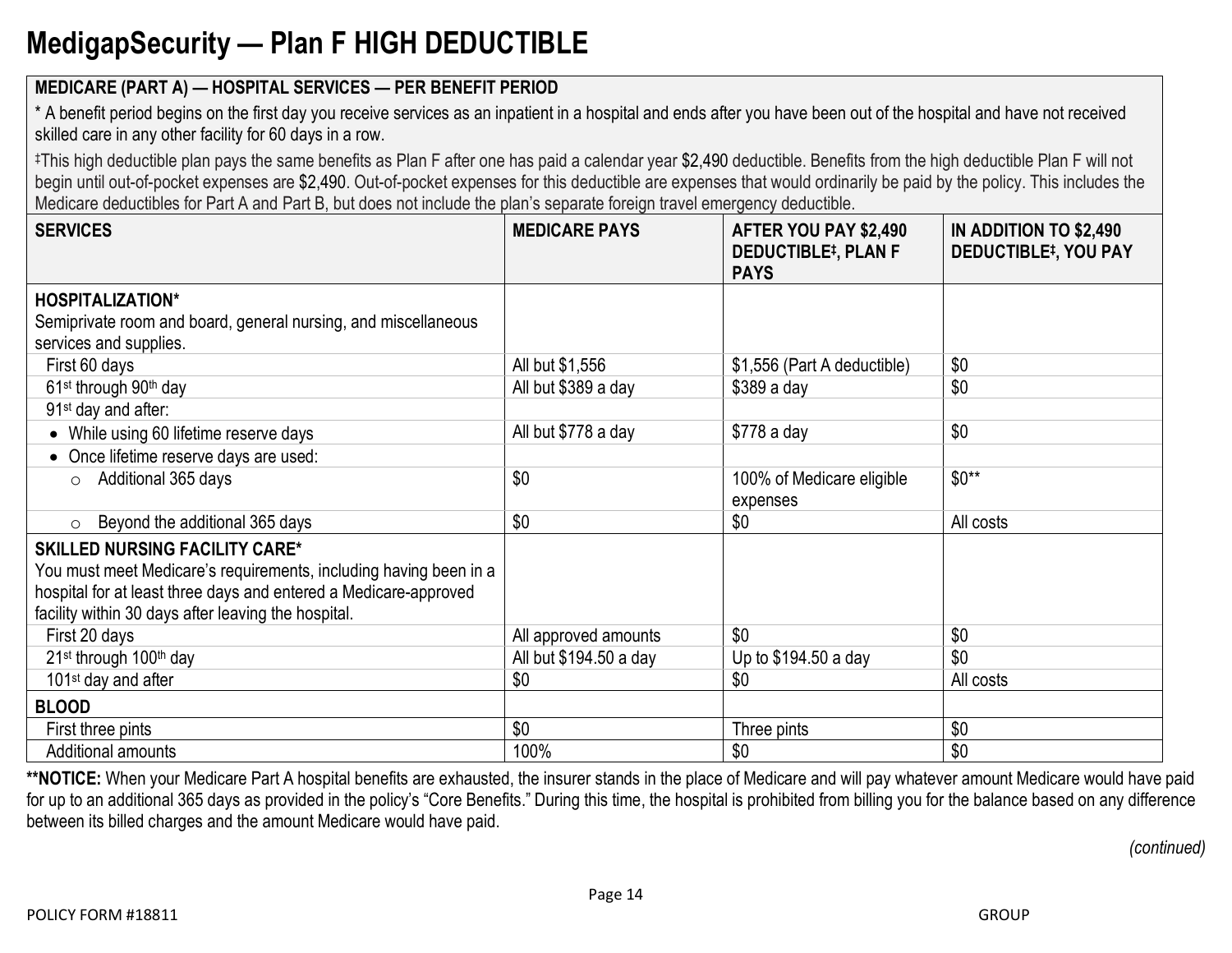# **MedigapSecurity — Plan F HIGH DEDUCTIBLE** *(continued)*

### **MEDICARE (PART A) — HOSPITAL SERVICES — PER BENEFIT PERIOD**

† Once you have been billed \$233 of Medicare-approved amounts for covered services (which are noted with a dagger), your Part B deductible will have been met for the calendar year.

‡This high deductible plan pays the same benefits as Plan F after one has paid a calendar year \$2,490 deductible. Benefits from the high deductible Plan F will not begin until out-of-pocket expenses are \$2,490. Out-of-pocket expenses for this deductible are expenses that would ordinarily be paid by the policy. This includes the Medicare deductibles for Part A and Part B, but does not include the plan's separate foreign travel emergency deductible.

| <b>SERVICES</b>                                                                                   | <b>MEDICARE PAYS</b>                                                        | AFTER YOU PAY \$2,490<br><b>DEDUCTIBLE#, PLAN F</b><br><b>PAYS</b> | IN ADDITION TO \$2,490<br><b>DEDUCTIBLE#, YOU PAY</b> |
|---------------------------------------------------------------------------------------------------|-----------------------------------------------------------------------------|--------------------------------------------------------------------|-------------------------------------------------------|
| <b>HOSPICE CARE</b>                                                                               | All but very limited                                                        | Medicare                                                           | \$0                                                   |
| You must meet Medicare's requirements, including a doctor's<br>certification of terminal illness. | copayment/coinsurance for<br>outpatient drugs and inpatient<br>respite care | copayment/coinsurance                                              |                                                       |
| MEDICARE (PART B) - MEDICAL SERVICES - PER CALENDAR YEAR                                          |                                                                             |                                                                    |                                                       |
| <b>SERVICES</b>                                                                                   | <b>MEDICARE PAYS</b>                                                        | AFTER YOU PAY \$2,490<br><b>DEDUCTIBLE#, PLAN F</b><br><b>PAYS</b> | IN ADDITION TO \$2,490<br><b>DEDUCTIBLE#, YOU PAY</b> |
| MEDICAL EXPENSES — IN OR OUT OF THE HOSPITAL AND                                                  |                                                                             |                                                                    |                                                       |
| <b>OUTPATIENT HOSPITAL TREATMENT, such as physician's</b>                                         |                                                                             |                                                                    |                                                       |
| services, inpatient and outpatient medical and surgical services and                              |                                                                             |                                                                    |                                                       |
| supplies, physical and speech therapy, diagnostic tests, durable<br>medical equipment.            |                                                                             |                                                                    |                                                       |
| First \$233 of Medicare-approved amounts†                                                         | \$0                                                                         | \$233 (Part B deductible)                                          | \$0                                                   |
| Remainder of Medicare-approved amounts                                                            | Generally 80%                                                               | Generally 20%                                                      | \$0                                                   |
| Part B excess charges (above Medicare-approved amounts)                                           | \$0                                                                         | 100%                                                               | \$0                                                   |
| <b>BLOOD</b>                                                                                      |                                                                             |                                                                    |                                                       |
| First three pints                                                                                 | \$0                                                                         | All costs                                                          | \$0                                                   |
| Next \$233 of Medicare-approved amounts†                                                          | \$0                                                                         | \$233 (Part B deductible)                                          | \$0                                                   |
| Remainder of Medicare-approved amounts                                                            | 80%                                                                         | 20%                                                                | \$0                                                   |
| <b>CLINICAL LABORATORY SERVICES - TESTS FOR</b><br><b>DIAGNOSTIC SERVICES</b>                     | 100%                                                                        | \$0                                                                | \$0                                                   |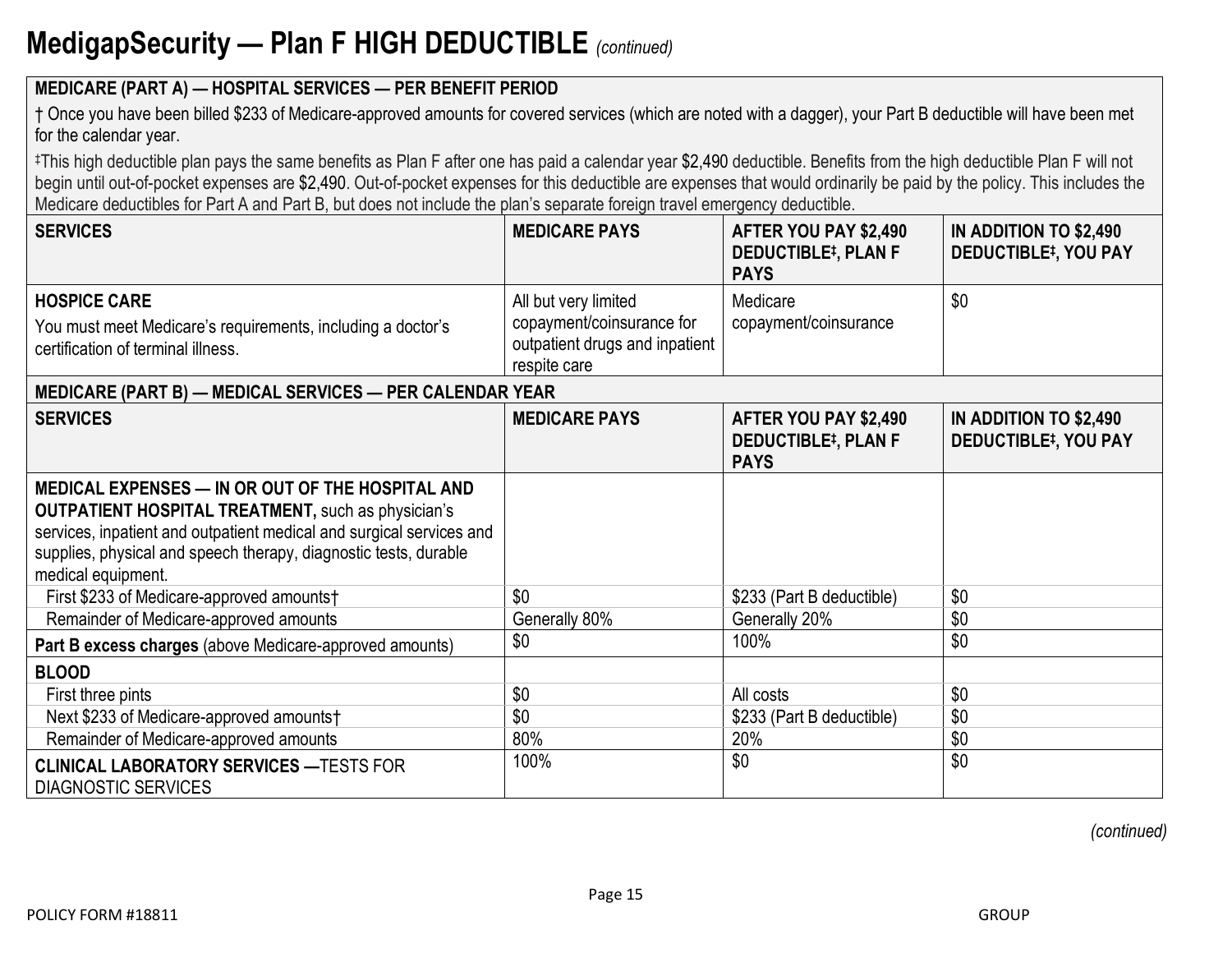# **MedigapSecurity — Plan F HIGH DEDUCTIBLE** *(continued)*

### **MEDICARE (PARTS A & B)**

† Once you have been billed \$233 of Medicare-approved amounts for covered services (which are noted with a dagger), your Part B deductible will have been met for the calendar year.

‡This high deductible plan pays the same benefits as Plan F after one has paid a calendar year \$2,490 deductible. Benefits from the high deductible Plan F will not begin until out-of-pocket expenses are \$2,490. Out-of-pocket expenses for this deductible are expenses that would ordinarily be paid by the policy. This includes the Medicare deductibles for Part A and Part B, but does not include the plan's separate foreign travel emergency deductible.

| <b>SERVICES</b>                                                                                                                                                   | <b>MEDICARE PAYS</b>                     | AFTER YOU PAY \$2,490<br><b>DEDUCTIBLE#, PLAN F</b>                | IN ADDITION TO \$2,490<br><b>DEDUCTIBLE#, YOU PAY</b>            |
|-------------------------------------------------------------------------------------------------------------------------------------------------------------------|------------------------------------------|--------------------------------------------------------------------|------------------------------------------------------------------|
|                                                                                                                                                                   |                                          | <b>PAYS</b>                                                        |                                                                  |
| <b>HOME HEALTH CARE — MEDICARE-APPROVED SERVICES</b>                                                                                                              |                                          |                                                                    |                                                                  |
| Medically necessary skilled care services and medical supplies                                                                                                    | 100%                                     | \$0                                                                | \$0                                                              |
| Durable medical equipment                                                                                                                                         |                                          |                                                                    |                                                                  |
| First \$233 of Medicare-approved amounts†                                                                                                                         | \$0                                      | \$233 (Part B deductible)                                          | \$0                                                              |
| Remainder of Medicare-approved amounts                                                                                                                            | 80%                                      | <b>20%</b>                                                         | \$0                                                              |
|                                                                                                                                                                   | OTHER BENEFITS - NOT COVERED BY MEDICARE |                                                                    |                                                                  |
| <b>SERVICES</b>                                                                                                                                                   | <b>MEDICARE PAYS</b>                     | AFTER YOU PAY \$2,490<br><b>DEDUCTIBLE#, PLAN F</b><br><b>PAYS</b> | IN ADDITION TO \$2,490<br><b>DEDUCTIBLE<sup>‡</sup>, YOU PAY</b> |
| <b>FOREIGN TRAVEL - NOT COVERED BY MEDICARE</b><br>Medically necessary emergency care services beginning during the<br>first 60 days of each trip outside the USA |                                          |                                                                    |                                                                  |
| First \$250 each calendar year                                                                                                                                    | \$0                                      | \$0                                                                | \$250                                                            |
| Remainder of charges                                                                                                                                              | \$0                                      | 80% to a lifetime maximum                                          | 20% and amounts over the                                         |
|                                                                                                                                                                   |                                          |                                                                    |                                                                  |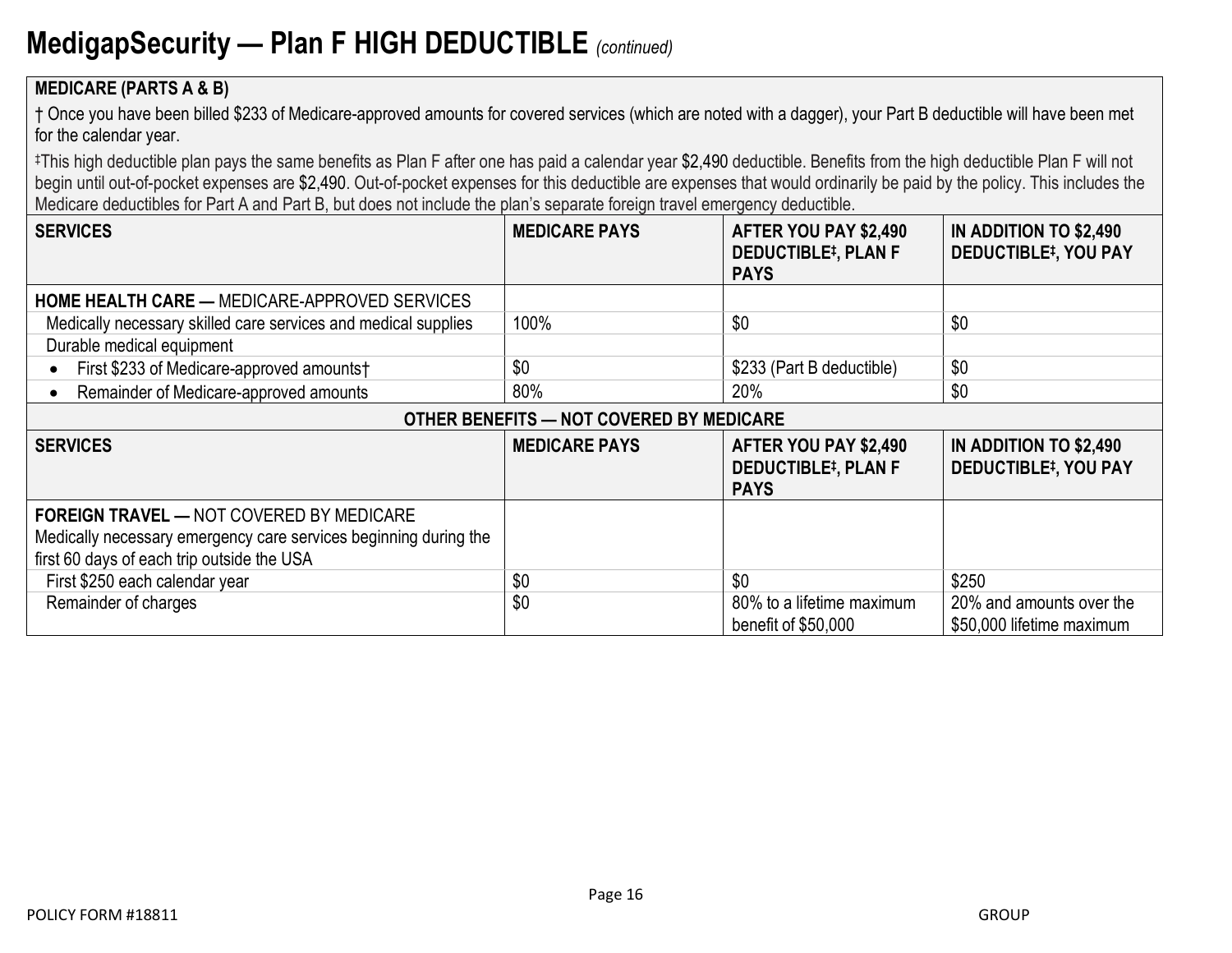# **MedigapSecurity — PLAN G**

### **MEDICARE (PART A) — HOSPITAL SERVICES — PER BENEFIT PERIOD**

\* A benefit period begins on the first day you receive services as an inpatient in a hospital and ends after you have been out of the hospital and have not received skilled care in any other facility for 60 days in a row.

| <b>SERVICES</b>                                                                                                                                                                                                                        | <b>MEDICARE PAYS</b>                                                                                | <b>PLAN G PAYS</b>                    | <b>WITH PLAN G, YOU PAY</b> |
|----------------------------------------------------------------------------------------------------------------------------------------------------------------------------------------------------------------------------------------|-----------------------------------------------------------------------------------------------------|---------------------------------------|-----------------------------|
| <b>HOSPITALIZATION*</b>                                                                                                                                                                                                                |                                                                                                     |                                       |                             |
| Semiprivate room and board, general nursing, and                                                                                                                                                                                       |                                                                                                     |                                       |                             |
| miscellaneous services and supplies.                                                                                                                                                                                                   |                                                                                                     |                                       |                             |
| First 60 days                                                                                                                                                                                                                          | All but \$1,556                                                                                     | \$1,556 (Part A deductible)           | \$0                         |
| 61st through 90th day                                                                                                                                                                                                                  | All but \$389 a day                                                                                 | $$389a$ day                           | \$0                         |
| 91st day and after:                                                                                                                                                                                                                    |                                                                                                     |                                       |                             |
| While using 60 lifetime reserve days                                                                                                                                                                                                   | All but \$778 a day                                                                                 | $$778a$ day                           | \$0                         |
| Once lifetime reserve days are used:                                                                                                                                                                                                   |                                                                                                     |                                       |                             |
| Additional 365 days<br>$\circ$                                                                                                                                                                                                         | \$0                                                                                                 | 100% of Medicare eligible<br>expenses | $$0**$                      |
| Beyond the additional 365 days<br>$\circ$                                                                                                                                                                                              | \$0                                                                                                 | \$0                                   | All costs                   |
| <b>SKILLED NURSING FACILITY CARE*</b><br>You must meet Medicare's requirements, including having been<br>in a hospital for at least three days and entered a Medicare-<br>approved facility within 30 days after leaving the hospital. |                                                                                                     |                                       |                             |
| First 20 days                                                                                                                                                                                                                          | All approved amounts                                                                                | \$0                                   | \$0                         |
| 21st through 100th day                                                                                                                                                                                                                 | All but \$194.50 a day                                                                              | Up to \$194.50 a day                  | \$0                         |
| 101st day and after                                                                                                                                                                                                                    | \$0                                                                                                 | \$0                                   | All costs                   |
| <b>BLOOD</b>                                                                                                                                                                                                                           |                                                                                                     |                                       |                             |
| First three pints                                                                                                                                                                                                                      | \$0                                                                                                 | Three pints                           | \$0                         |
| Additional amounts                                                                                                                                                                                                                     | 100%                                                                                                | \$0                                   | \$0                         |
| <b>HOSPICE CARE</b><br>You must meet Medicare's requirements, including a doctor's<br>certification of terminal illness.                                                                                                               | All but very limited<br>copayment/coinsurance for<br>outpatient drugs and inpatient<br>respite care | Medicare<br>copayment/coinsurance     | \$0                         |

\*\*NOTICE: When your Medicare Part A hospital benefits are exhausted, the insurer stands in the place of Medicare and will pay whatever amount Medicare would have paid for up to an additional 365 days as provided in the policy's "Core Benefits." During this time, the hospital is prohibited from billing you for the balance based on any difference between its billed charges and the amount Medicare would have paid.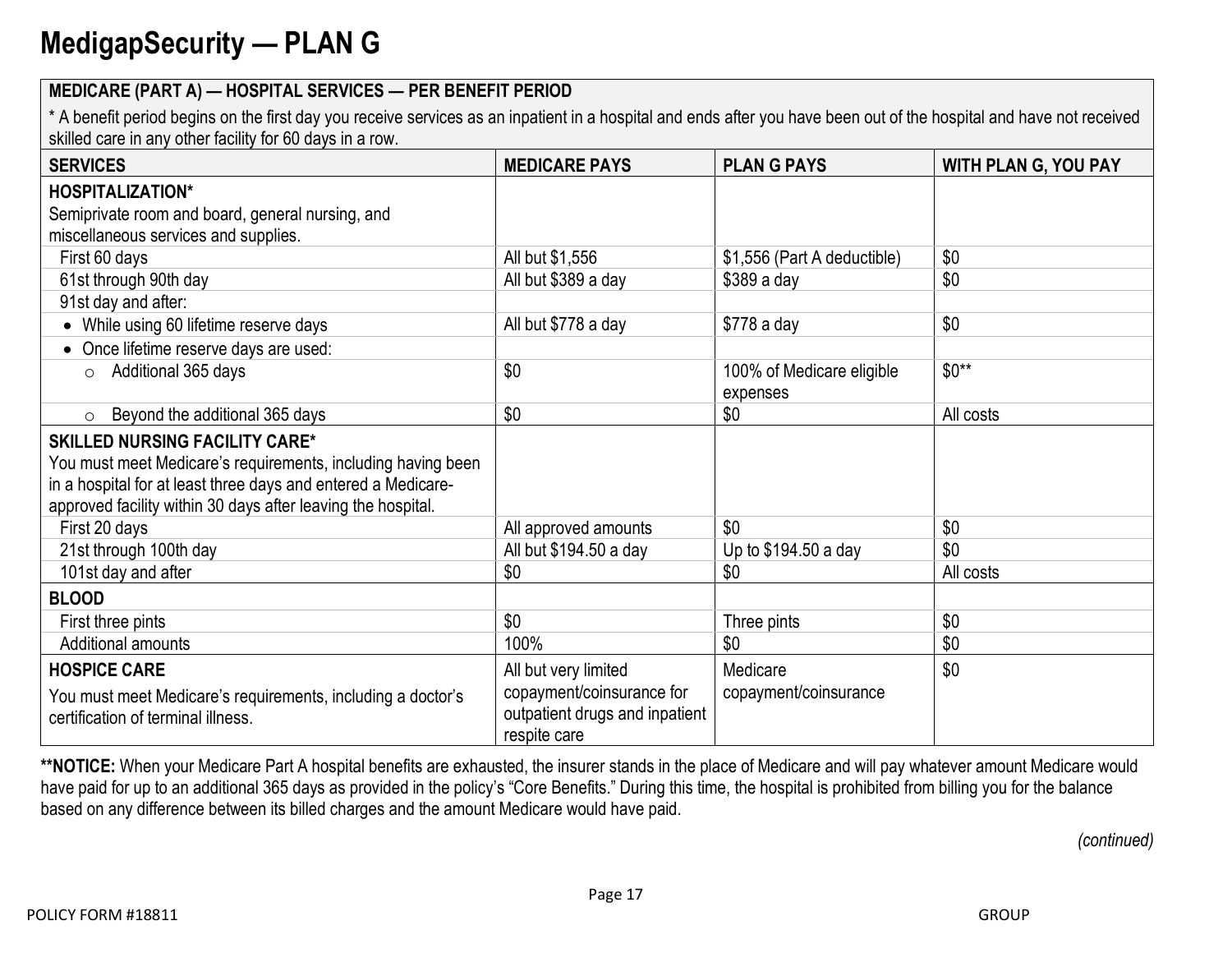### **MEDICARE (PART B) — MEDICAL SERVICES — PER CALENDAR YEAR**

† Once you have been billed \$233 of Medicare-approved amounts for covered services (which are noted with a dagger), your Part B deductible will have been met for the calendar year.

| <b>SERVICES</b>                                                                                                                                                                                                                                                          | <b>MEDICARE PAYS</b> | <b>PLANG PAYS</b> | <b>WITH PLAN G, YOU PAY</b> |
|--------------------------------------------------------------------------------------------------------------------------------------------------------------------------------------------------------------------------------------------------------------------------|----------------------|-------------------|-----------------------------|
| MEDICAL EXPENSES - IN OR OUT OF THE HOSPITAL<br>AND OUTPATIENT HOSPITAL TREATMENT, such as<br>physician's services, inpatient and outpatient medical and<br>surgical services and supplies, physical and speech therapy,<br>diagnostic tests, durable medical equipment. |                      |                   |                             |
| First \$233 of Medicare-approved amounts†                                                                                                                                                                                                                                | \$0                  | \$0               | \$233 (Part B deductible)   |
| Remainder of Medicare-approved amounts                                                                                                                                                                                                                                   | Generally 80%        | Generally 20%     | \$0                         |
| Part B excess charges (above Medicare-approved amounts)                                                                                                                                                                                                                  | \$0                  | 100%              | \$0                         |
| <b>BLOOD</b>                                                                                                                                                                                                                                                             |                      |                   |                             |
| First three pints                                                                                                                                                                                                                                                        | \$0                  | All costs         | \$0                         |
| Next \$233 of Medicare-approved amounts†                                                                                                                                                                                                                                 | \$0                  | \$0               | \$233 (Part B deductible)   |
| Remainder of Medicare-approved amounts                                                                                                                                                                                                                                   | 80%                  | 20%               | \$0                         |
| <b>CLINICAL LABORATORY SERVICES - TESTS FOR</b><br><b>DIAGNOSTIC SERVICES</b>                                                                                                                                                                                            | 100%                 | \$0               | \$0                         |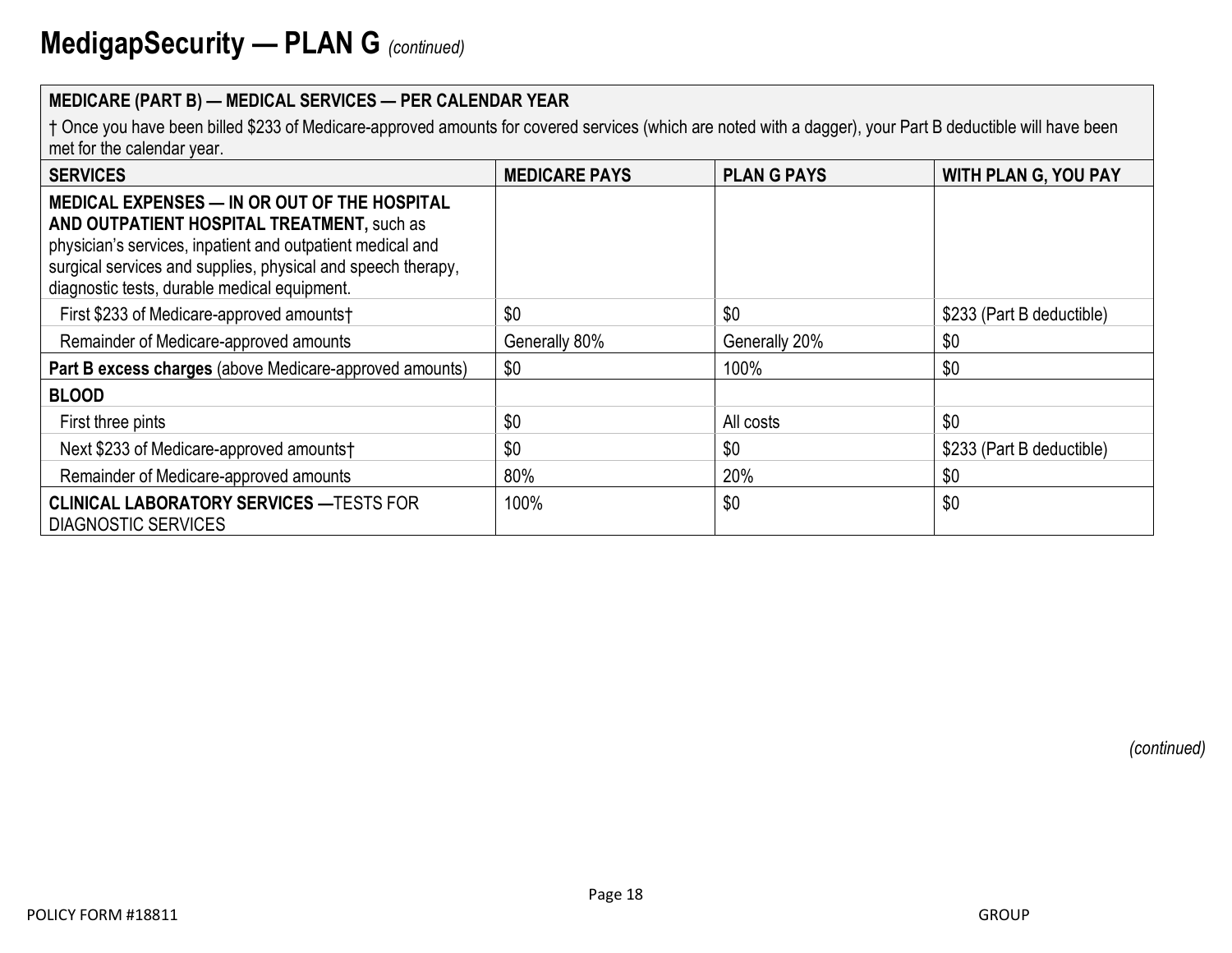## **MEDICARE (PARTS A & B)**

| <b>SERVICES</b>                                                | <b>MEDICARE PAYS</b>                     | <b>PLANG PAYS</b>         | <b>WITH PLAN G, YOU PAY</b> |
|----------------------------------------------------------------|------------------------------------------|---------------------------|-----------------------------|
| <b>HOME HEALTH CARE — MEDICARE-APPROVED SERVICES</b>           |                                          |                           |                             |
| Medically necessary skilled care services and medical supplies | 100%                                     | \$0                       | \$0                         |
| Durable medical equipment                                      |                                          |                           |                             |
| First \$233 of Medicare-approved amounts†                      | \$0                                      | \$0                       | \$233 (Part B deductible)   |
| Remainder of Medicare-approved amounts                         | 80%                                      | 20%                       | \$0                         |
|                                                                | OTHER BENEFITS - NOT COVERED BY MEDICARE |                           |                             |
| <b>SERVICES</b>                                                | <b>MEDICARE PAYS</b>                     | <b>PLANG PAYS</b>         | <b>WITH PLAN G, YOU PAY</b> |
| <b>FOREIGN TRAVEL — NOT COVERED BY MEDICARE</b>                |                                          |                           |                             |
| Medically necessary emergency care services beginning during   |                                          |                           |                             |
| the first 60 days of each trip outside the USA                 |                                          |                           |                             |
| First \$250 each calendar year                                 | \$0                                      | \$0                       | \$250                       |
| Remainder of charges                                           | \$0                                      | 80% to a lifetime maximum | 20% and amounts over the    |
|                                                                |                                          | benefit of \$50,000       | \$50,000 lifetime maximum   |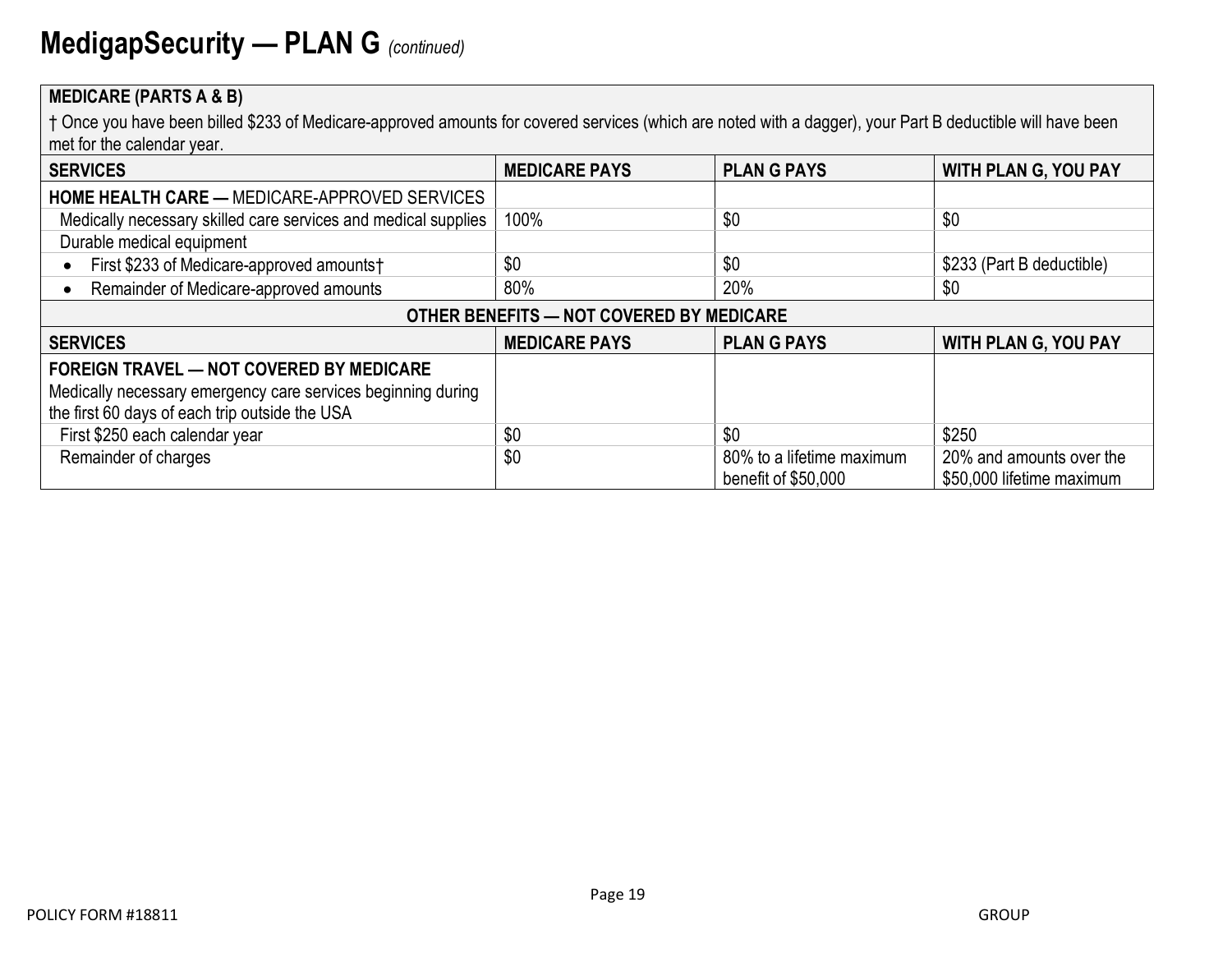# **MedigapSecurity — Plan G HIGH DEDUCTIBLE**

## **MEDICARE (PART A) — HOSPITAL SERVICES — PER BENEFIT PERIOD**

\* A benefit period begins on the first day you receive services as an inpatient in a hospital and ends after you have been out of the hospital and have not received skilled care in any other facility for 60 days in a row.

‡This high deductible plan pays the same benefits as Plan G after one has paid a calendar year \$2,490 deductible. Benefits from the high deductible Plan G will not begin until out-of-pocket expenses are \$2,490. Out-of-pocket expenses for this deductible include expenses for the Medicare Part B deductible, and expenses that would ordinarily be paid by the policy. This does not include the plan's separate foreign travel emergency deductible.

| <b>SERVICES</b>                                               | <b>MEDICARE PAYS</b>      | AFTER YOU PAY \$2,490<br><b>DEDUCTIBLE#, PLAN G PAYS</b> | IN ADDITION TO \$2,490<br><b>DEDUCTIBLE#, YOU PAY</b> |
|---------------------------------------------------------------|---------------------------|----------------------------------------------------------|-------------------------------------------------------|
| <b>HOSPITALIZATION*</b>                                       |                           |                                                          |                                                       |
| Semiprivate room and board, general nursing, and              |                           |                                                          |                                                       |
| miscellaneous services and supplies.                          |                           |                                                          |                                                       |
| First 60 days                                                 | All but \$1,556           | \$1,556 (Part A deductible)                              | \$0                                                   |
| 61st through 90th day                                         | All but \$389 a day       | \$389 a day                                              | \$0                                                   |
| 91st day and after:                                           |                           |                                                          |                                                       |
| While using 60 lifetime reserve days                          | All but \$778 a day       | \$778 a day                                              | \$0                                                   |
| Once lifetime reserve days are used:                          |                           |                                                          |                                                       |
| Additional 365 days<br>$\circ$                                | \$0                       | 100% of Medicare eligible                                | $$0**$                                                |
|                                                               |                           | expenses                                                 |                                                       |
| Beyond the additional 365 days<br>$\circ$                     | \$0                       | \$0                                                      | All costs                                             |
| <b>SKILLED NURSING FACILITY CARE*</b>                         |                           |                                                          |                                                       |
| You must meet Medicare's requirements, including having been  |                           |                                                          |                                                       |
| in a hospital for at least three days and entered a Medicare- |                           |                                                          |                                                       |
| approved facility within 30 days after leaving the hospital.  |                           |                                                          |                                                       |
| First 20 days                                                 | All approved amounts      | \$0                                                      | \$0                                                   |
| 21st through 100th day                                        | All but \$194.50 a day    | Up to \$194.50 a day                                     | \$0                                                   |
| 101st day and after                                           | \$0                       | \$0                                                      | All costs                                             |
| <b>BLOOD</b>                                                  |                           |                                                          |                                                       |
| First three pints                                             | \$0                       | Three pints                                              | \$0                                                   |
| <b>Additional amounts</b>                                     | 100%                      | \$0                                                      | \$0                                                   |
| <b>HOSPICE CARE</b>                                           |                           |                                                          |                                                       |
| You must meet Medicare's requirements, including a doctor's   | All but very limited      | Medicare                                                 | \$0                                                   |
| certification of terminal illness.                            | copayment/coinsurance for | copayment/coinsurance                                    |                                                       |
|                                                               | outpatient drugs and      |                                                          |                                                       |
|                                                               | inpatient respite care    |                                                          |                                                       |

\*\*NOTICE: When your Medicare Part A hospital benefits are exhausted, the insurer stands in the place of Medicare and will pay whatever amount Medicare would have paid for up to an additional 365 days as provided in the policy's "Core Benefits." During this time, the hospital is prohibited from billing you for the balance based on any difference between its billed charges and the amount Medicare would have paid. *(continued) (continued)*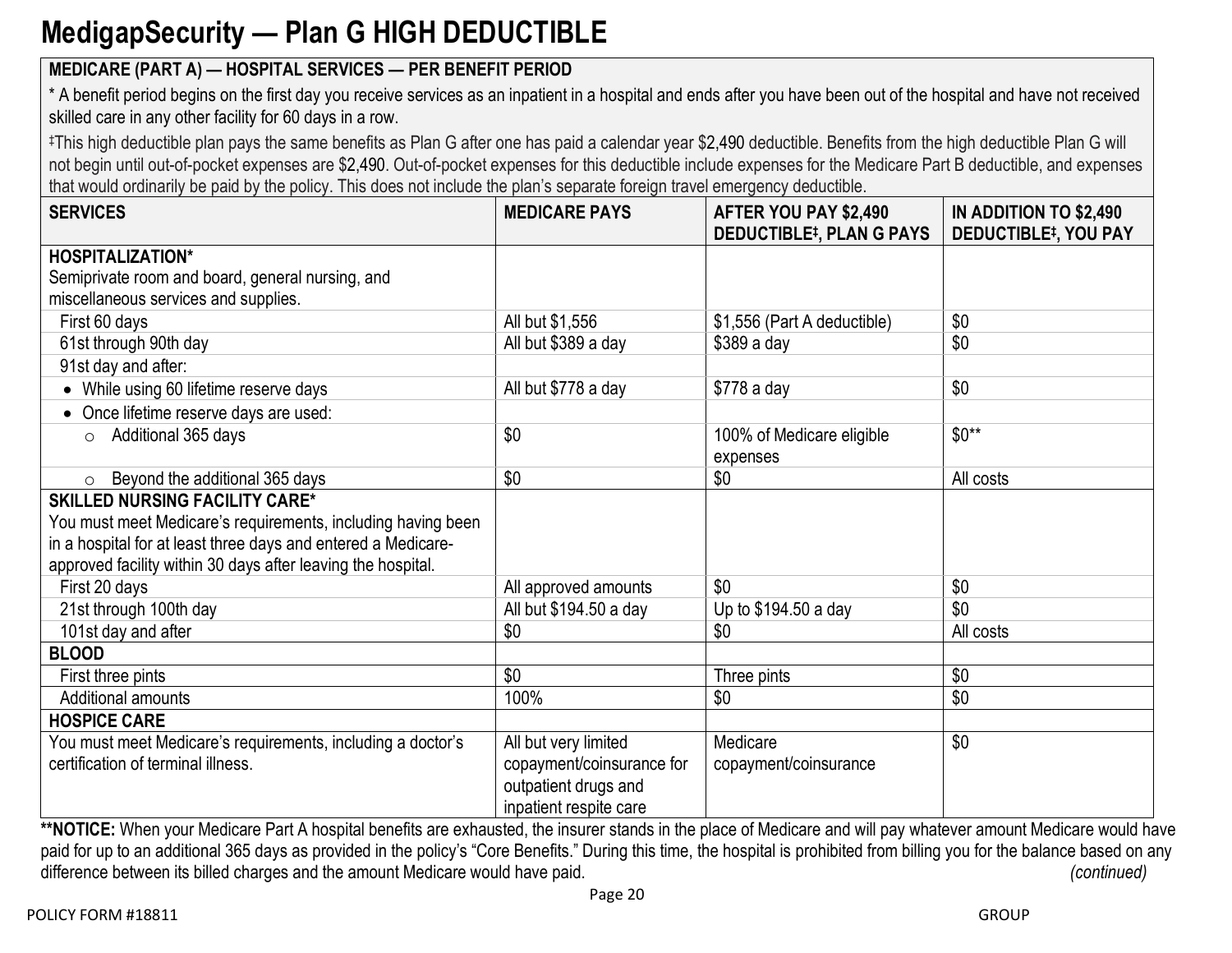## **MedigapSecurity — Plan G HIGH DEDUCTIBLE** *(continued)*

#### **MEDICARE (PART B) — MEDICAL SERVICES — PER CALENDAR YEAR**

† Once you have been billed \$233 of Medicare-approved amounts for covered services (which are noted with a dagger), your Part B deductible will have been met for the calendar year.

‡This high deductible plan pays the same benefits as Plan G after one has paid a calendar year \$2,490 deductible. Benefits from the high deductible Plan G will not begin until out-of-pocket expenses are \$2,490. Out-of-pocket expenses for this deductible include expenses for the Medicare Part B deductible, and expenses that would ordinarily be paid by the policy. This does not include the plan's separate foreign travel emergency deductible.

| <b>SERVICES</b>                                                                                                                                                                                                                                                          | <b>MEDICARE PAYS</b> | AFTER YOU PAY \$2,490<br><b>DEDUCTIBLE#, PLAN G</b><br><b>PAYS</b> | IN ADDITION TO \$2,490<br><b>DEDUCTIBLE#, YOU PAY</b> |
|--------------------------------------------------------------------------------------------------------------------------------------------------------------------------------------------------------------------------------------------------------------------------|----------------------|--------------------------------------------------------------------|-------------------------------------------------------|
| MEDICAL EXPENSES — IN OR OUT OF THE HOSPITAL<br>AND OUTPATIENT HOSPITAL TREATMENT, such as<br>physician's services, inpatient and outpatient medical and<br>surgical services and supplies, physical and speech therapy,<br>diagnostic tests, durable medical equipment. |                      |                                                                    |                                                       |
| First \$233 of Medicare-approved amounts†                                                                                                                                                                                                                                | \$0                  | \$0                                                                | \$233 (Part B deductible)                             |
| Remainder of Medicare-approved amounts                                                                                                                                                                                                                                   | Generally 80%        | Generally 20%                                                      | \$0                                                   |
| Part B excess charges (above Medicare-approved amounts)                                                                                                                                                                                                                  | \$0                  | 100%                                                               | \$0                                                   |
| <b>BLOOD</b>                                                                                                                                                                                                                                                             |                      |                                                                    |                                                       |
| First three pints                                                                                                                                                                                                                                                        | \$0                  | All costs                                                          | \$0                                                   |
| Next \$233 of Medicare-approved amounts†                                                                                                                                                                                                                                 | \$0                  | \$0                                                                | \$233 (Part B deductible)                             |
| Remainder of Medicare-approved amounts                                                                                                                                                                                                                                   | 80%                  | 20%                                                                | \$0                                                   |
| <b>CLINICAL LABORATORY SERVICES - TESTS FOR</b><br><b>DIAGNOSTIC SERVICES</b>                                                                                                                                                                                            | 100%                 | \$0                                                                | \$0                                                   |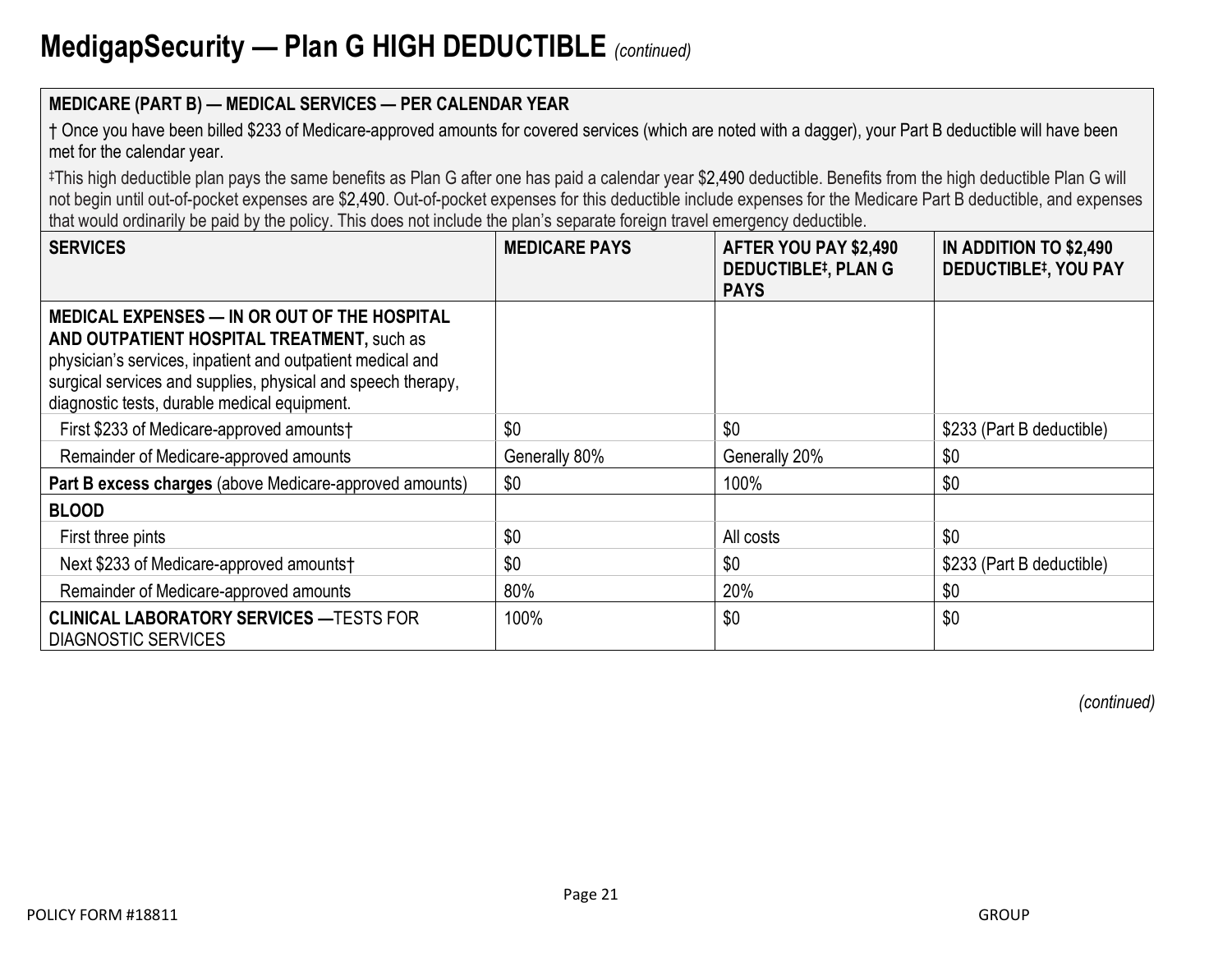# **MedigapSecurity — Plan G HIGH DEDUCTIBLE** *(continued)*

### **MEDICARE (PARTS A & B)**

† Once you have been billed \$233 of Medicare-approved amounts for covered services (which are noted with a dagger), your Part B deductible will have been met for the calendar year.

‡This high deductible plan pays the same benefits as Plan G after one has paid a calendar year \$2,490 deductible. Benefits from the high deductible Plan G will not begin until out-of-pocket expenses are \$2,490. Out-of-pocket expenses for this deductible include expenses for the Medicare Part B deductible, and expenses that would ordinarily be paid by the policy. This does not include the plan's separate foreign travel emergency deductible.

| <b>SERVICES</b>                                                                                                | <b>MEDICARE PAYS</b>                     | AFTER YOU PAY \$2,490<br><b>DEDUCTIBLE#, PLAN G</b><br><b>PAYS</b> | IN ADDITION TO \$2,490<br><b>DEDUCTIBLE#, YOU PAY</b> |
|----------------------------------------------------------------------------------------------------------------|------------------------------------------|--------------------------------------------------------------------|-------------------------------------------------------|
| <b>HOME HEALTH CARE — MEDICARE-APPROVED SERVICES</b>                                                           |                                          |                                                                    |                                                       |
| Medically necessary skilled care services and medical supplies                                                 | 100%                                     | \$0                                                                | \$0                                                   |
| Durable medical equipment                                                                                      |                                          |                                                                    |                                                       |
| First \$233 of Medicare-approved amounts†                                                                      | \$0                                      | \$0                                                                | \$233 (Part B deductible)                             |
| Remainder of Medicare-approved amounts                                                                         | 80%                                      | 20%                                                                | \$0                                                   |
|                                                                                                                | OTHER BENEFITS - NOT COVERED BY MEDICARE |                                                                    |                                                       |
| <b>SERVICES</b>                                                                                                | <b>MEDICARE PAYS</b>                     | AFTER YOU PAY \$2,490<br><b>DEDUCTIBLE#, PLAN G</b><br><b>PAYS</b> | IN ADDITION TO \$2,490<br><b>DEDUCTIBLE#, YOU PAY</b> |
| <b>FOREIGN TRAVEL — NOT COVERED BY MEDICARE</b>                                                                |                                          |                                                                    |                                                       |
| Medically necessary emergency care services beginning during the<br>first 60 days of each trip outside the USA |                                          |                                                                    |                                                       |
| First \$250 each calendar year                                                                                 | \$0                                      | \$0                                                                | \$250                                                 |
| Remainder of charges                                                                                           | \$0                                      | 80% to a lifetime maximum<br>benefit of \$50,000                   | 20% and amounts over the<br>\$50,000 lifetime maximum |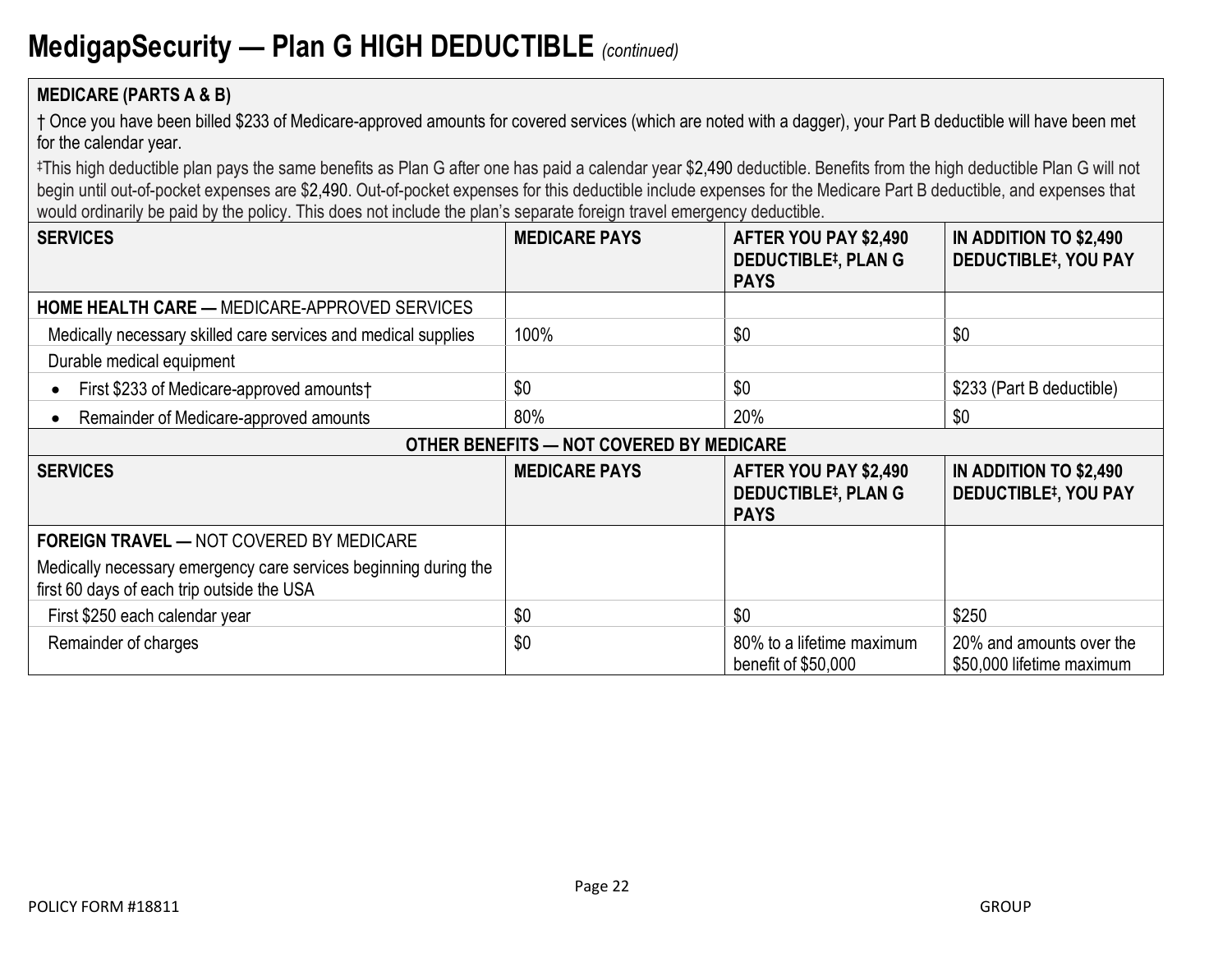## **MedigapSecurity — Plan N**

### **MEDICARE (PART A) — HOSPITAL SERVICES — PER BENEFIT PERIOD**

\* A benefit period begins on the first day you receive services as an inpatient in a hospital and ends after you have been out of the hospital and have not received skilled care in any other facility for 60 days in a row.

| <b>SERVICES</b>                                                   | <b>MEDICARE PAYS</b>           | <b>PLAN N PAYS</b>                    | WITH PLAN N, YOU PAY |
|-------------------------------------------------------------------|--------------------------------|---------------------------------------|----------------------|
| <b>HOSPITALIZATION*</b>                                           |                                |                                       |                      |
| Semiprivate room and board, general nursing, and miscellaneous    |                                |                                       |                      |
| services and supplies.                                            |                                |                                       |                      |
| First 60 days                                                     | All but \$1,556                | \$1,556 (Part A deductible)           | \$0                  |
| 61st through 90th day                                             | All but \$389 a day            | \$389 a day                           | \$0                  |
| 91st day and after:                                               |                                |                                       |                      |
| • While using 60 lifetime reserve days                            | All but \$778 a day            | $$778$ a day                          | \$0                  |
| • Once lifetime reserve days are used:                            |                                |                                       |                      |
| Additional 365 days<br>$\circ$                                    | \$0                            | 100% of Medicare eligible<br>expenses | $$0**$               |
| Beyond the additional 365 days<br>$\circ$                         | \$0                            | \$0                                   | All costs            |
| <b>SKILLED NURSING FACILITY CARE*</b>                             |                                |                                       |                      |
| You must meet Medicare's requirements, including having been in a |                                |                                       |                      |
| hospital for at least three days and entered a Medicare-approved  |                                |                                       |                      |
| facility within 30 days after leaving the hospital.               |                                |                                       |                      |
| First 20 days                                                     | All approved amounts           | \$0                                   | \$0                  |
| 21st through 100th day                                            | All but \$194.50 a day         | Up to \$194.50 a day                  | \$0                  |
| 101st day and after                                               | \$0                            | \$0                                   | All costs            |
| <b>BLOOD</b>                                                      |                                |                                       |                      |
| First three pints                                                 | \$0                            | Three pints                           | \$0                  |
| Additional amounts                                                | 100%                           | \$0                                   | \$0                  |
| <b>HOSPICE CARE</b>                                               | All but very limited           | Medicare                              | \$0                  |
| You must meet Medicare's requirements, including a doctor's       | copayment/coinsurance for      | copayment/coinsurance                 |                      |
| certification of terminal illness.                                | outpatient drugs and inpatient |                                       |                      |
|                                                                   | respite care                   |                                       |                      |

\*\*NOTICE: When your Medicare Part A hospital benefits are exhausted, the insurer stands in the place of Medicare and will pay whatever amount Medicare would have paid for up to an additional 365 days as provided in the policy's "Core Benefits." During this time, the hospital is prohibited from billing you for the balance based on any difference between its billed charges and the amount Medicare would have paid.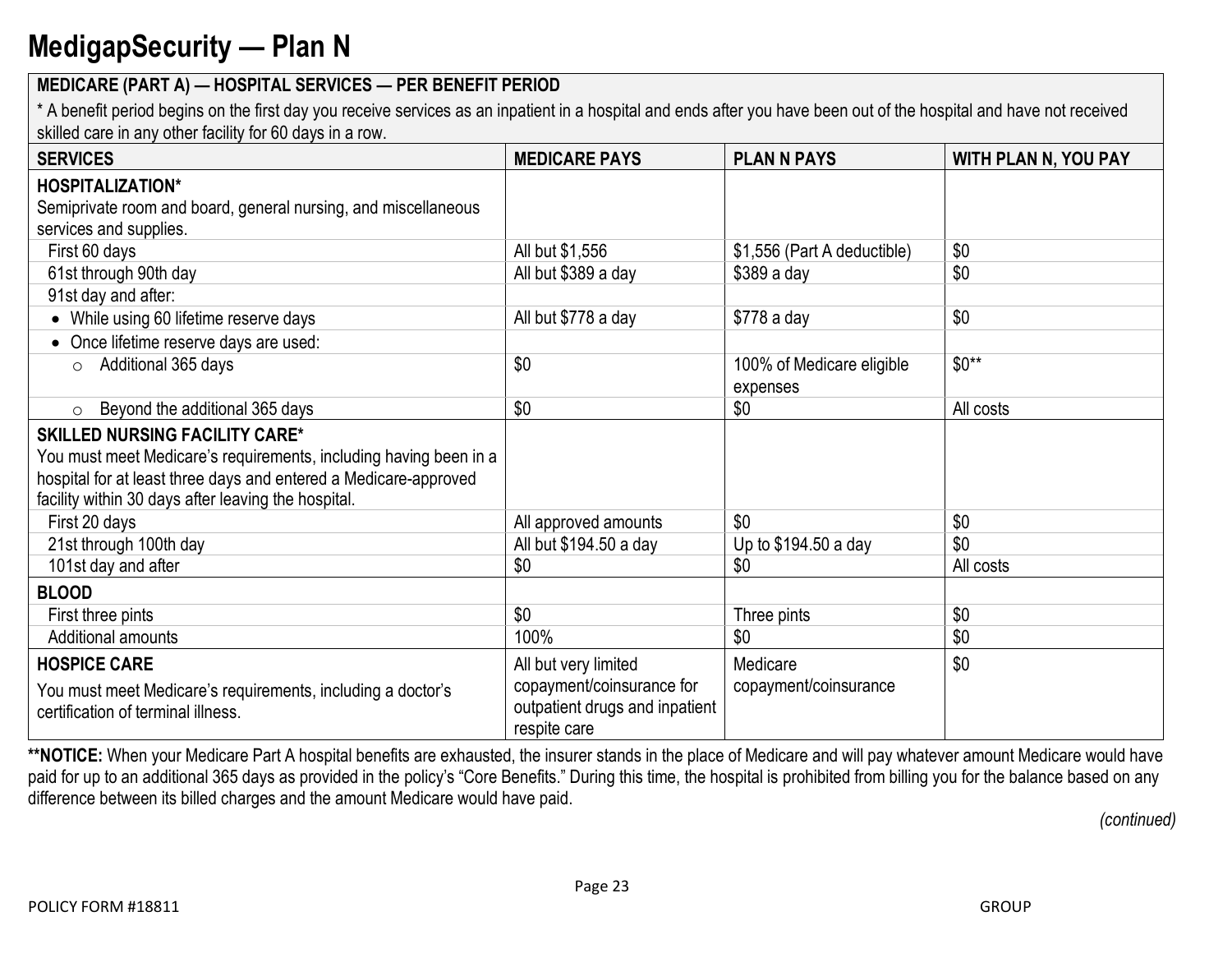## **MedigapSecurity — Plan N** *(continued)*

## **MEDICARE (PART B) — MEDICAL SERVICES — PER CALENDAR YEAR**

† Once you have been billed \$233 of Medicare-approved amounts for covered services (which are noted with a dagger), your Part B deductible will have been met for the calendar year.

| <b>SERVICES</b>                                                                                                                                                                                                                                                                 | <b>MEDICARE PAYS</b> | <b>PLAN N PAYS</b>                                                                                                                                                                                                                                                 | <b>WITH PLAN N, YOU PAY</b>                                                                                                                                                                                                                 |
|---------------------------------------------------------------------------------------------------------------------------------------------------------------------------------------------------------------------------------------------------------------------------------|----------------------|--------------------------------------------------------------------------------------------------------------------------------------------------------------------------------------------------------------------------------------------------------------------|---------------------------------------------------------------------------------------------------------------------------------------------------------------------------------------------------------------------------------------------|
| MEDICAL EXPENSES — IN OR OUT OF THE HOSPITAL AND<br><b>OUTPATIENT HOSPITAL TREATMENT, such as physician's</b><br>services, inpatient and outpatient medical and surgical services and<br>supplies, physical and speech therapy, diagnostic tests, durable<br>medical equipment. |                      |                                                                                                                                                                                                                                                                    |                                                                                                                                                                                                                                             |
| First \$233 of Medicare-approved amounts†                                                                                                                                                                                                                                       | \$0                  | \$0                                                                                                                                                                                                                                                                | \$233 (Part B deductible)                                                                                                                                                                                                                   |
| Remainder of Medicare-approved amounts                                                                                                                                                                                                                                          | Generally 80%        | Balance, other than up to \$20<br>per office visit and up to \$50<br>per emergency room visit.<br>The copayment of up to \$50<br>is waived if the insured is<br>admitted to any hospital and<br>the emergency visit is<br>covered as a Medicare Part A<br>expense. | Up to \$20 per office visit and<br>up to \$50 per emergency<br>room visit. The copayment of<br>up to \$50 is waived if the<br>insured is admitted to any<br>hospital and the emergency<br>visit is covered as a Medicare<br>Part A expense. |
| Part B excess charges (above Medicare-approved amounts)                                                                                                                                                                                                                         | \$0                  | \$0                                                                                                                                                                                                                                                                | All costs                                                                                                                                                                                                                                   |
| <b>BLOOD</b>                                                                                                                                                                                                                                                                    |                      |                                                                                                                                                                                                                                                                    |                                                                                                                                                                                                                                             |
| First three pints                                                                                                                                                                                                                                                               | \$0                  | All costs                                                                                                                                                                                                                                                          | \$0                                                                                                                                                                                                                                         |
| Next \$233 of Medicare-approved amounts†                                                                                                                                                                                                                                        | \$0                  | \$0                                                                                                                                                                                                                                                                | \$233 (Part B deductible)                                                                                                                                                                                                                   |
| Remainder of Medicare-approved amounts                                                                                                                                                                                                                                          | 80%                  | 20%                                                                                                                                                                                                                                                                | \$0                                                                                                                                                                                                                                         |
| <b>CLINICAL LABORATORY SERVICES — TESTS FOR</b><br><b>DIAGNOSTIC SERVICES</b>                                                                                                                                                                                                   | 100%                 | \$0                                                                                                                                                                                                                                                                | \$0                                                                                                                                                                                                                                         |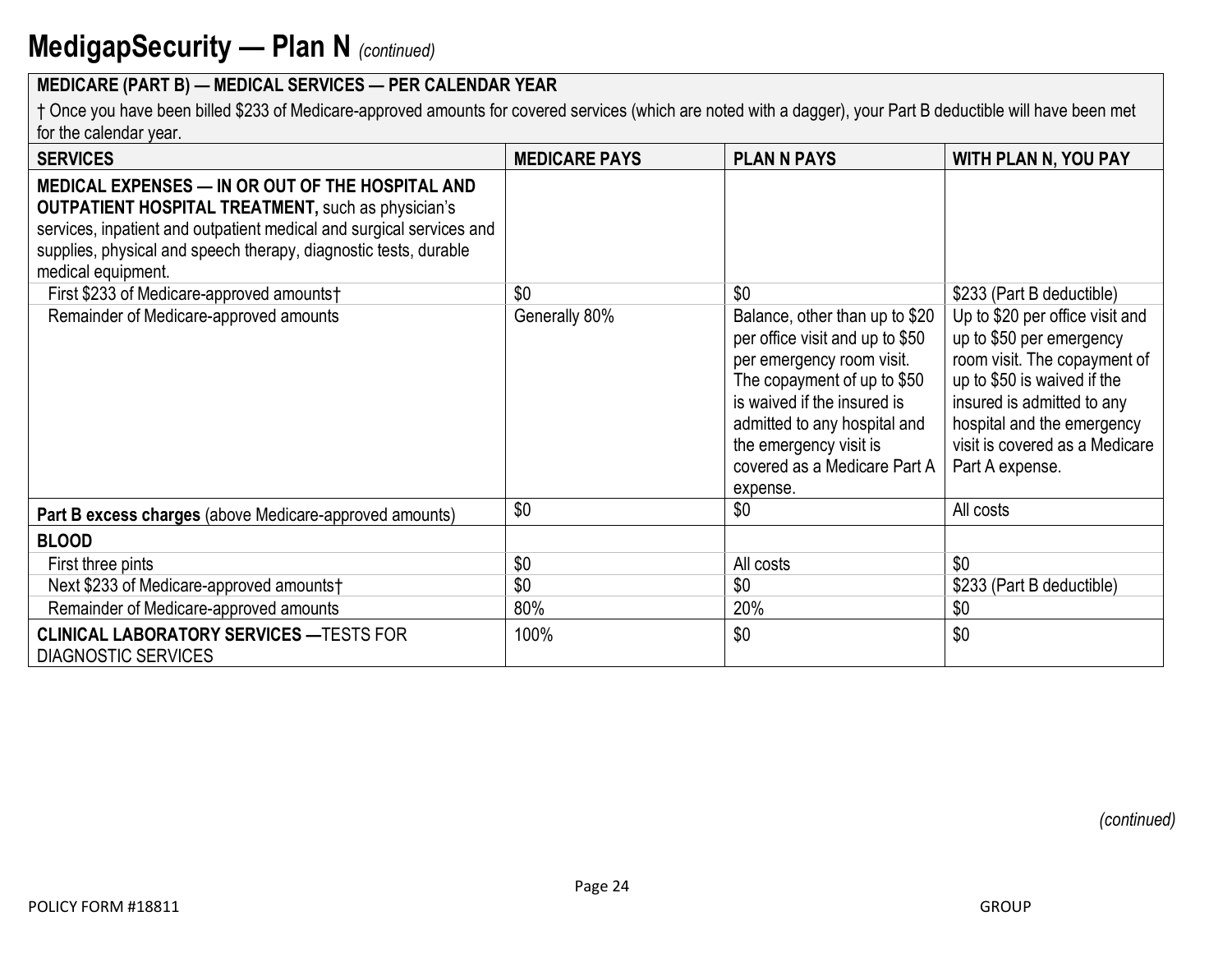## **MedigapSecurity — Plan N** *(continued)*

## **MEDICARE (PARTS A & B)**

| <b>SERVICES</b>                                                  | <b>MEDICARE PAYS</b>                     | <b>PLAN N PAYS</b>        | <b>WITH PLAN N, YOU PAY</b> |  |  |
|------------------------------------------------------------------|------------------------------------------|---------------------------|-----------------------------|--|--|
| <b>HOME HEALTH CARE — MEDICARE-APPROVED SERVICES</b>             |                                          |                           |                             |  |  |
| Medically necessary skilled care services and medical supplies   | 100%                                     | \$0                       | \$0                         |  |  |
| Durable medical equipment                                        |                                          |                           |                             |  |  |
| First \$233 of Medicare-approved amounts†                        | \$0                                      | \$0                       | \$233 (Part B deductible)   |  |  |
| Remainder of Medicare-approved amounts<br>$\bullet$              | 80%                                      | 20%                       | \$0                         |  |  |
|                                                                  | OTHER BENEFITS - NOT COVERED BY MEDICARE |                           |                             |  |  |
| <b>SERVICES</b>                                                  | <b>MEDICARE PAYS</b>                     | <b>PLAN N PAYS</b>        | <b>WITH PLAN N, YOU PAY</b> |  |  |
| <b>FOREIGN TRAVEL — NOT COVERED BY MEDICARE</b>                  |                                          |                           |                             |  |  |
| Medically necessary emergency care services beginning during the |                                          |                           |                             |  |  |
| first 60 days of each trip outside the USA                       |                                          |                           |                             |  |  |
| First \$250 each calendar year                                   | \$0                                      | \$0                       | \$250                       |  |  |
| Remainder of charges                                             | \$0                                      | 80% to a lifetime maximum | 20% and amounts over the    |  |  |
|                                                                  |                                          | benefit of \$50,000       | \$50,000 lifetime maximum   |  |  |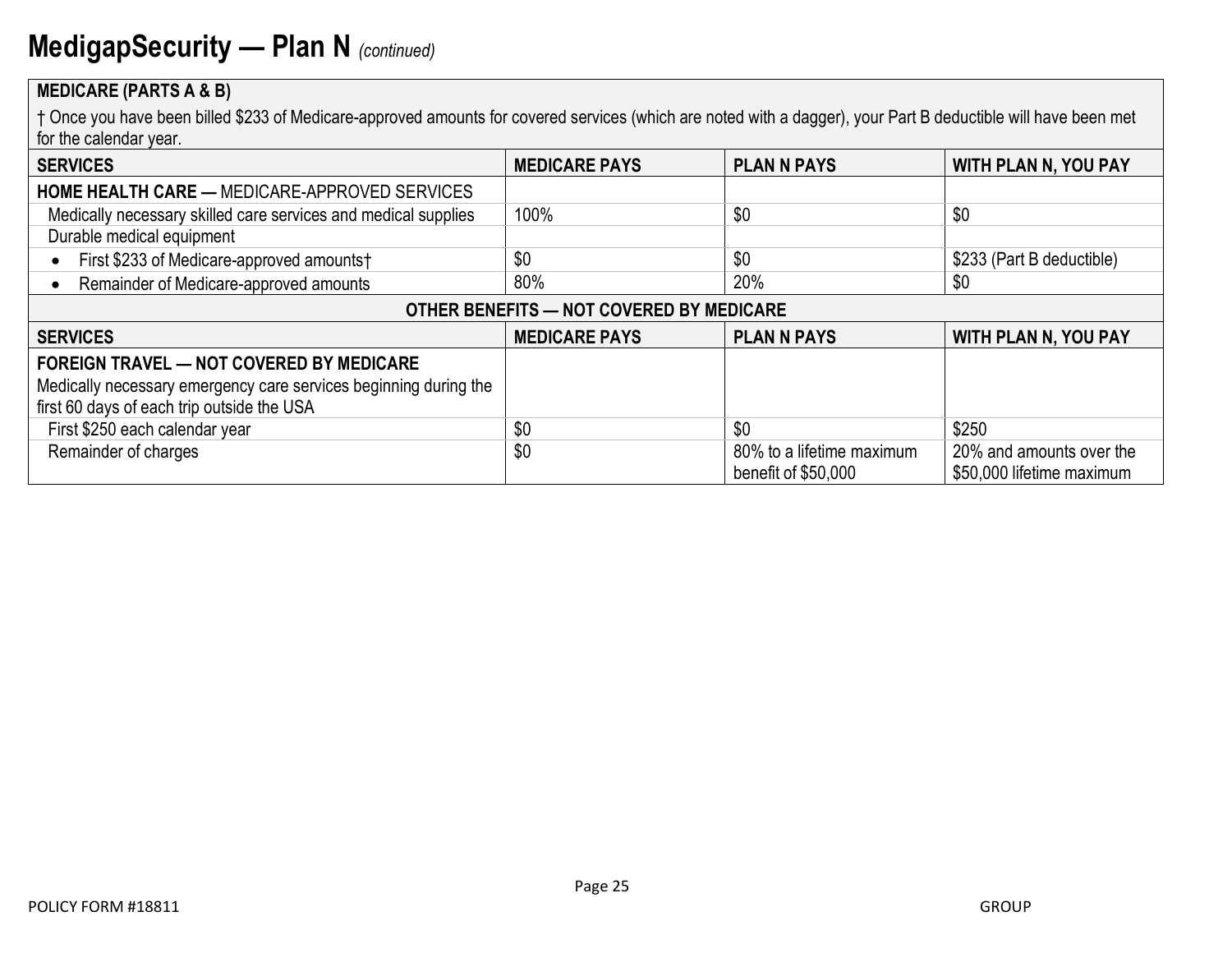## **THIS PAGE INTENTIONALLY LEFT BLANK**